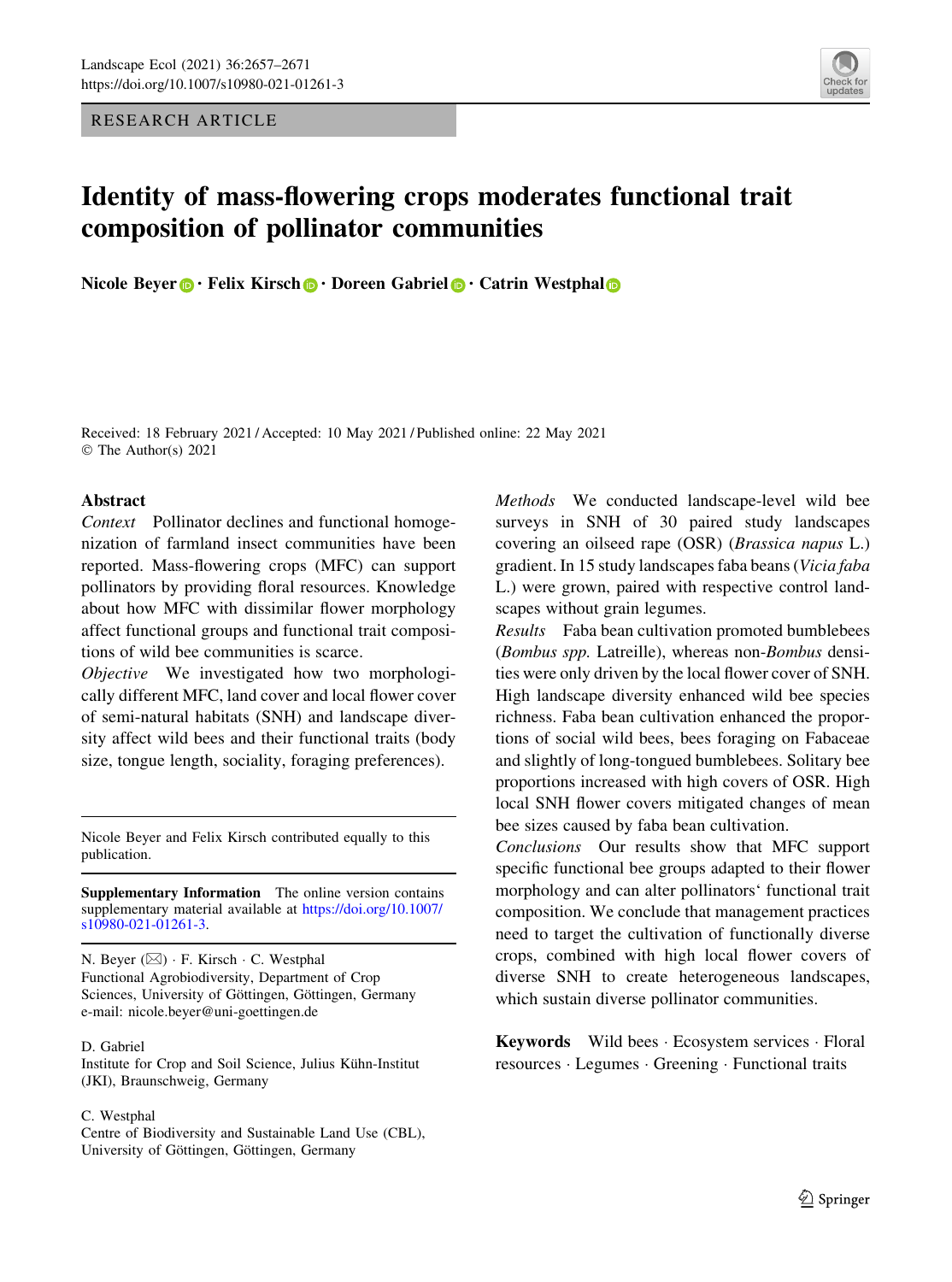# Introduction

Insects are declining worldwide (IPBES [2019\)](#page-13-0) and the loss of insects acting as pollinators, such as wild bees, poses a threat to ecosystem services in natural and agricultural systems (Potts et al. [2010](#page-14-0)). In Germany alone, 53% of all native bee species are red listed (Westrich et al. [2011\)](#page-14-0). Agricultural intensification through increased use of pesticides, the simplification of landscapes and the vanishing of nesting sites and food resources poses a big challenge to most pollinators (Potts et al. [2010;](#page-14-0) Vanbergen and Insect Pollinators Initiative [2013\)](#page-14-0). The loss of suitable habitats can lead to a functional homogenization of insect communities through filtering for specific species traits but local effects can be mitigated by increasing landscape heterogeneity (Gámez-Virués et al. [2015](#page-12-0); Perović et al. [2015](#page-13-0)).

The availability of floral resources is the main driver of wild bee abundances (Potts et al. [2003](#page-14-0)) and the loss of floral host species in the past century is a major reason for wild bee declines (Scheper et al. [2014\)](#page-14-0). Heterogeneous landscapes with a high diversity of different habitats harbor diverse pollinator communities (Shackelford et al. [2013](#page-14-0); Steckel et al. [2014](#page-14-0)) and increasing the amount of SNH in a landscape enhances wild bee abundance and species richness (e.g. Steffan-Dewenter et al. [2002](#page-14-0); Nayak et al. [2015\)](#page-13-0). In addition to the amount of SNH in a landscape, the quality of SNH, in terms of flower cover of important forage plants might be an essential factor shaping pollinator responses (Bartual et al. [2019\)](#page-12-0) since both a high local flower cover and plant species richness are positively correlated with wild bee abundances and species richness (Potts et al. [2003;](#page-14-0) Kallioniemi et al. [2017\)](#page-13-0).

Also, the cultivation of mass-flowering crops (MFC) can benefit wild bees by temporary providing high pollen and nectar amounts (Westphal et al. [2003](#page-14-0); Diekötter et al. [2014;](#page-12-0) Rundlöf et al. [2014](#page-14-0)). The most commonly grown MFC in Europe is oilseed rape (OSR) (Brassica napus L.). But due to extreme drought during summer, cultivation area dropped by 28% from 2018 to 2019, accounting for 7.4% of the total German cropland (Destatis [2020\)](#page-12-0). Other MFC, like grain legumes, are rarely cultivated (1.7% of cropland in Germany), although their cultivation area increased due to their promotion as ecological focus area (EFA) within the CAP greening reform of 2013 (Destatis [2020](#page-12-0)).

Successful crop pollination depends on the availability of suitable pollinators, whose morphological traits match those of the crops' flowers (Garibaldi et al. [2015\)](#page-13-0). Vice versa, flower visiting pollinator communities of different MFC vary (Garratt et al. [2014](#page-13-0)). While OSR is visited by a diverse pollinator community (Garratt et al. [2014](#page-13-0)), only a few pollinator species, mainly honeybees and bumblebees, forage on faba beans (Vicia faba L.) (Garratt et al. [2014](#page-13-0); Marzinzig et al. [2018\)](#page-13-0). This is due to the complex flower morphology of faba beans and nectar located deep in the corolla tubes (Bond and Poulsen [1983](#page-12-0)). Force and a long tongue are necessary to access the flowers' reward (Bailes et al. [2018](#page-12-0)). Long-tongued bumblebees are therefore most effective pollinators of faba beans (Marzinzig et al. [2018](#page-13-0)), while solitary wild bees have been shown to be most effective pollinators for oilseed rape (Woodcock et al. [2013](#page-14-0)).

Regarding biodiversity benefits of MFC, the identity of the flowering crop might determine, which pollinator species are promoted with possible implications for functional trait compositions of pollinator communities (Diekötter et al. [2010](#page-12-0)). Beneficial effects of early flowering OSR on bumblebees and solitary wild bees are widely known (e.g. Westphal et al. [2003,](#page-14-0) [2009;](#page-14-0) Jauker et al. [2012](#page-13-0); Diekötter et al. [2014](#page-12-0)), whereas there are only few studies, showing a positive effect of faba bean cultivation on bumblebees (Knight et al. [2009;](#page-13-0) Hanley et al. [2011\)](#page-13-0). There is limited understanding of how MFC with differing flower morphologies, interactively affect wild bee communities in SNH of agricultural landscapes. Especially possible landscape-scale effects on the functional trait composition of wild bee communities are understudied.

In this study, we aim to investigate how crop identity of two MFC species affects wild bee densities, species richness and their functional traits in SNH at landscape-scale. Moreover, we focus on the relative importance of local flower cover of SNH, the amount of SNH and landscape diversity for wild bees. We established 30 paired 1  $km^2$  study landscapes, i.e. 15 study landscapes with V. faba fields and 15 without grain legumes. We expect that faba bean cultivation increases mainly the number of bumblebees, the main pollinators of V. faba, by offering mid-seasonal resources. Further, we hypothesize that all wild bees benefit from an enhanced coverage of OSR, from an enhanced amount and local flower cover of SNH in the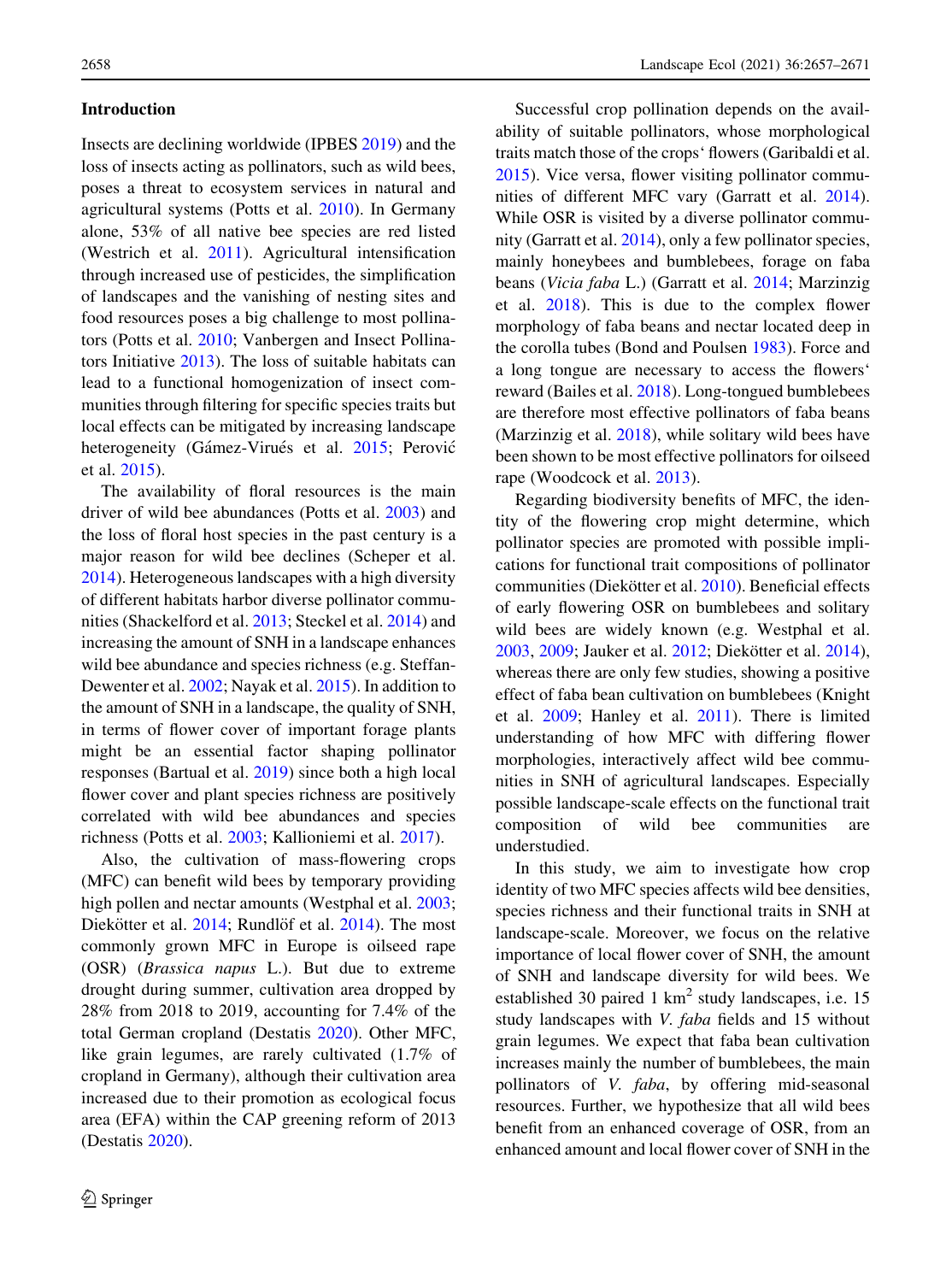study landscapes and high landscape diversity. We expect local and landscape resource availability to modify the functional trait composition of wild bee communities, regarding bee size, foraging preferences, sociality and bumblebee tongue length. With respect to faba bean flower morphology, bigger pollinators, which are heavier and have proportional longer tongues and bees known to forage on Fabaceae should be favored by its cultivation. In contrast, OSR with nectar being easily accessible from flowers might promote predominantly small bees with proportional shorter tongues and bee species with no preference for Fabaceae. We expect social bees to be attracted by and to benefit from both MFC stronger than solitary bees. In addition, we hypothesize, that especially long tongued and big bumblebees, might be favored by faba bean cultivation because their morphology facilitates access to the reward of the flowers.

#### Methods

#### Study design

We selected 30 paired 1 km  $\times$  1 km study landscapes in three different regions in Germany (see Beyer et al. [2020\)](#page-12-0) (Fig. [1](#page-3-0)). Twelve landscapes were situated close to Göttingen in Central Germany (51°32′N, 9°56<sup>′</sup>E), ten landscapes close to the North Sea in vicinity of the city Itzehoe  $(53°55'N, 9°30'E)$  and eight in eastern Germany close to Leipzig  $(51^{\circ}20^{\prime}N, 12^{\circ}22^{\prime}E)$ . 15 landscapes were surrounding a conventionally managed faba bean field (faba bean landscapes:  $FB +$ ). We ensured that the respective farmers applied diversified crop rotations, i.e. conventional crop sequences that included grain legumes as an additional component for at least three years. Respecting control landscapes (FB-) did not include any grain legumes. Landscape selection was based on a similar landscape composition of the study landscapes within a pair. For further details see Beyer et al. [\(2020\)](#page-12-0).

All landscape elements with a minimum size of 10  $m<sup>2</sup>$  were mapped within the study landscapes by site inspections. As landscape composition measures, we calculated the percentage cover of semi-natural and flower-rich habitats (SNH, Table S1), landscape diversity (Shannon index of 14 land-use types; see appendix for further information) and percentage cover of mass-flowering OSR with QGIS version 2.18 (QGIS Development Team [2016\)](#page-14-0). Our study landscapes covered an independent gradient of SNH and OSR (Fig. S1).

#### Wild bee sampling

The study was conducted during the summer of 2017 and wild bee sampling was repeated three times between May and August (early summer: 22.05.– 19.06., mid-summer: 22.06.–20.07., late summer: 27.07.–22.08.). Oilseed rape full bloom was over when sampling started. Faba beans were in full bloom during the first sampling run in early summer and did not flower during the last two sampling runs for most of the study landscapes. During every sampling run six variable transect walks (50 m  $\times$  5 m, 5 min. excluding handling time) were conducted within the most attractive flower rich SNH in each study landscape to cover the entire spectrum of suitable foraging patches for wild bees at landscape scale (Westphal et al. [2008\)](#page-14-0) (Fig. [1\)](#page-3-0). Due to the high spatial and temporal floral variability in SNH, we think that varying the transect location according to floral availability is a good approach to capture the entire pollinator community in each study landscape across the season. To cover different structural SNH types, we distributed the transect walks, if possible, equally within both, woody and grassy SNH types (for details see Table S1 and S2).

Transect walks were conducted between 9 a.m. and 7 p.m. on days with suitable weather conditions (no rain, low wind speed, temperatures  $> 15$  °C). Walking slowly through the transect in one direction, the number of flower-visiting bees was counted. Species, that could not be identified in the field, were caught and taken to the lab for further identification. To avoid excessive killing, we collected only the first five bumblebee individuals of every species/morphospecies per transect for confirmatory identification. Based on similar coloration, we defined three morphospecies: (1) Bombus terrestris, B. lucorum, B. hortorum, B. bohemicus and B. sylvestris, (2) B. lapidarius, B. ruderarius and B. rupestris,  $(3)$  B. pascuorum and B. muscorum. All other bumblebee species could be distinguished as separate species. We identified all bumblebees (Mauss [1994\)](#page-13-0) and all non-Bombus wild bees (Amiet et al. [2001,](#page-12-0) [2007](#page-12-0), [2014](#page-12-0)) in the lab. Because Bombus terrestris, B. lucorum, B. cryptarum and B. magnus are difficult to distinguish,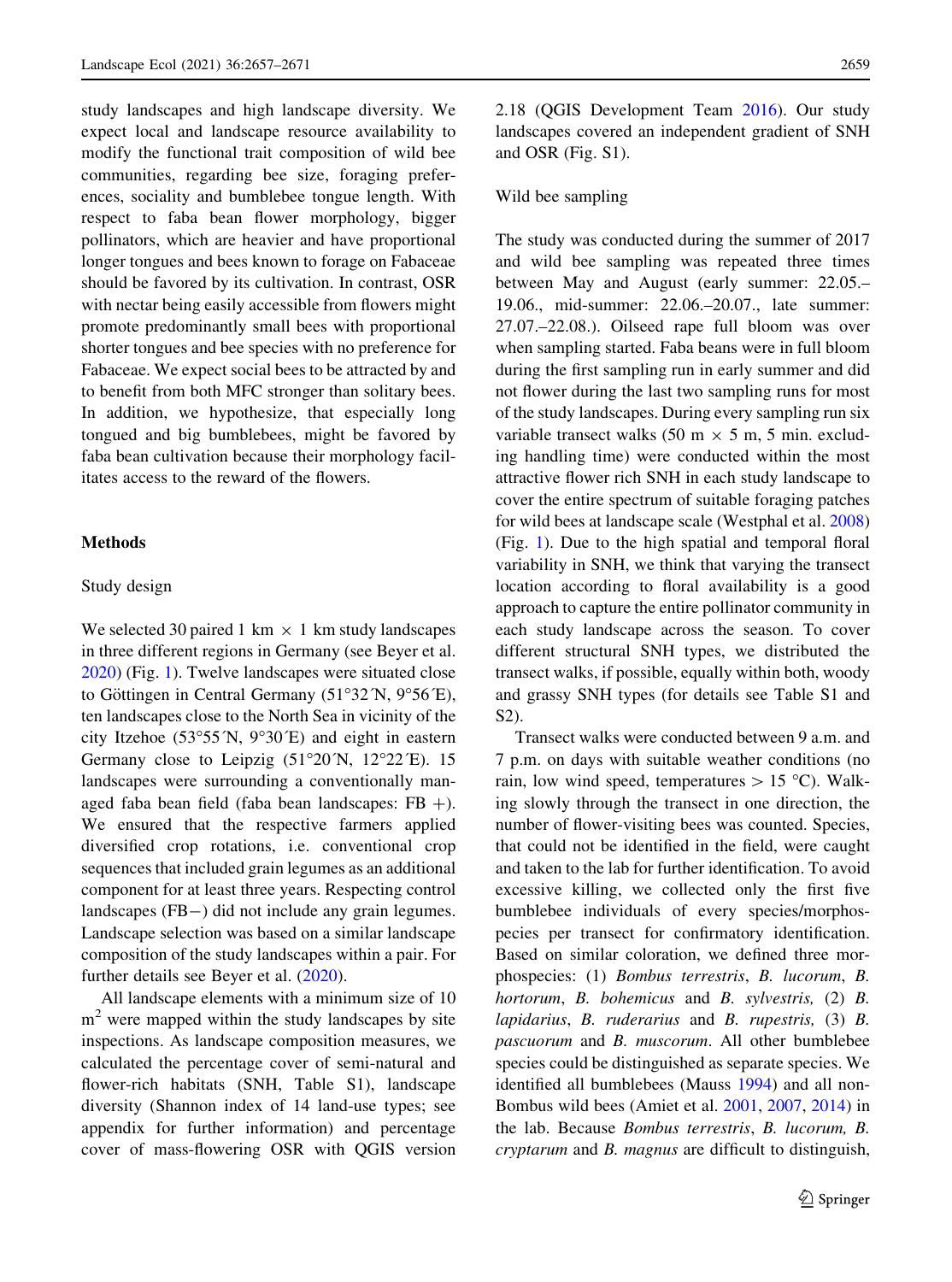<span id="page-3-0"></span>

Fig. 1 Map showing the location of the study landscapes in the three regions of Germany. Landscapes with faba bean cultivation (FB  $+$ ) are depicted in green and control landscapes (FB $-$ )

we aggregated them. The percentage of local flower cover within the transect area was estimated during each transect walk (mean: 28.7%, range: 0–95%). Flowering plants, on which we observed pollinator visits were recorded on family level (Fig. S2).

# Functional trait composition of pollinator communities

To study the effects of faba bean cultivation and landscape metrics on the functional trait composition of wild bee communities, we chose three functional traits, likely to be affected by local and landscape resource availability: body size, foraging preferences and sociality. Trait analyses were conducted for all sampled wild bees. Since we collected only the first five individuals of every Bombus color group per transect, the sampled bumblebee individuals do not mirror the actual structure of the bumblebee community in a certain study landscape. To account for the community structure, we only considered the first five collected bumblebee individuals per transect for the trait analyses. We consider this sub-sample to be representative as the mean density of recorded bumblebees per transect was 3.8 and in approx. 80% of the

in orange. On the right, an example of a study landscape is shown with six transects located in grassy and woody seminatural habitats

cases we only caught five or less bumblebee individuals per transect. We excluded cleptoparasites from the trait analyses (six species) because of their different life-history strategy and undefined foraging preferences. We measured the intertegular distance (ITD) of at least one and maximum five worker individuals per species (57 species in total) as a measure of body size (Table S3). For four species we caught only one single male individual and thus were not able to measure ITD. For the foraging preferences, wild bees were categorized into species collecting pollen from Fabaceae (any species, known to forage on Fabaceae, not specifically Fabaceae specialists) and species not known to exploit Fabaceae (specialists of a different plant family or generalists, not known to visit Fabaceae). For sociality, wild bees were grouped into social and solitary bees. Foraging preference and sociality information were extracted from the literature (Westrich [2018\)](#page-14-0) (Table S3).

Since bumblebees are the main pollinators of faba beans, we additionally tested whether MFC affect the functional trait composition of bumblebee communities concerning bumblebee body size and tongue length. The tongue length of maximum 12 bumblebee workers per species was measured and the tongue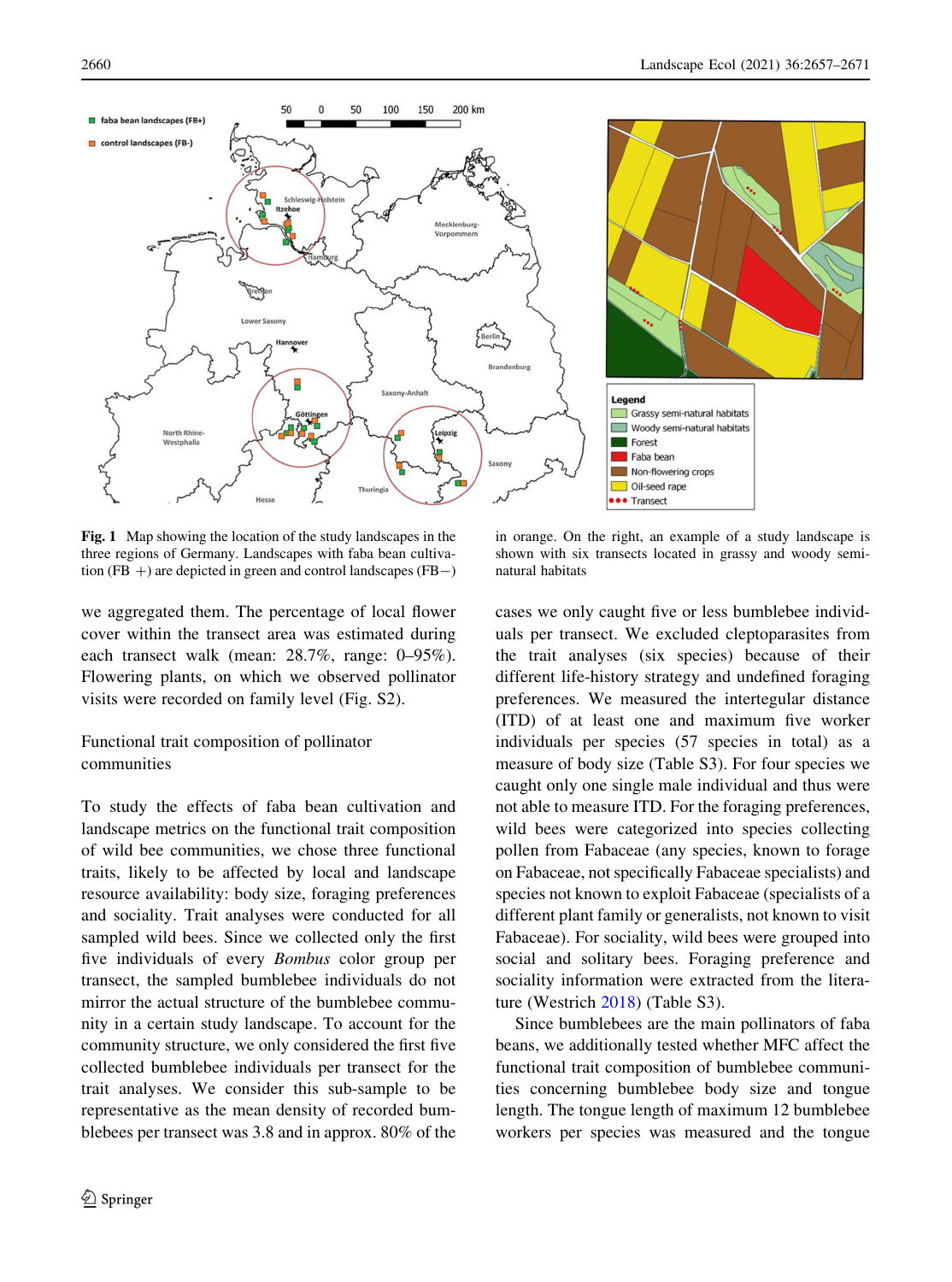length relative to the bees' body sizes were calculated. According to the mean relative tongue length, bumblebee species were assigned to the long- or shorttongued category (Table S4).

#### Statistical analyses

All analyses were conducted in R version 3.6.1 (R Core Team [2019](#page-14-0)) using generalized linear mixed models with the glmmTMB package (Brooks et al. [2017\)](#page-12-0) and linear mixed effect models with the nlme package (Pinheiro et al. [2019\)](#page-14-0). We followed a multimodel inference approach (Burnham and Anderson [2002](#page-12-0)). Based on global models (see details below), we fitted candidate models containing all possible combinations of explanatory variables and their interactions with the help of the dredge function of the MuMIn package (Barton [2019](#page-12-0)). The number of variables in the single candidate models was restricted to a maximum of seven. Candidate models were ranked by Bayesian Information Criterion (BIC), which is an information criterion similar to the more commonly used Akaike information criterion (AIC), but with a penalty term that also considers the number of samples. BIC thus tends to select less complex models in comparison to AIC (Burnham and Anderson [2002;](#page-12-0) Link and Barker [2006](#page-13-0)). We considered all models with a delta  $BIC < 2$  compared to the best fitting model to have important empirical support (Raftery [1995](#page-14-0)). We used BIC model weights  $(w_i)$ , to assess the posterior probability of each model (Link and Barker [2006](#page-13-0)) and derived the sum of BIC model weights  $(\Sigma w_i)$  across all models to rank the importance of explanatory variables.

We used residual plots to validate model assumptions. As a measure of the model's goodness of fit we calculated marginal  $(R_m^2)$  and conditional  $(R_c^2)$   $R^2$ values with the MuMIn package. To test for collinearity, we used the variance inflation factor (VIF), which was below 3 for all cases (Zuur et al. 2010). To test for differences between faba bean and control landscapes or between different runs we performed post hoc tests with the *emmeans* package (Lenth [2019\)](#page-13-0) at alpha level of 0.05. All graphics were generated with ggplot2 package (Wickham [2016\)](#page-14-0) and predictions and confidence intervals in scatter plots were obtained from the effects package (Fox and Weisberg [2019](#page-12-0)) and in the boxplots from the emmeans package.

#### Wild bee densities and species richness

To analyze the effect of local and landscape resource availability on pollinator densities, we performed two separate models for bumblebees and all other wild bees (non-Bombus wild bees). While all observed wild bees (excluding honeybees) were included in the wild bee densities, only identified individuals were used for the wild bee species richness. Overall species richness (see Fig. S3 for species accumulation curve) was analyzed at landscape scale (due to very low species numbers per transect), i.e. richness was calculated across all six transects per study landscape and run and SNH flower cover was averaged across all transects per study landscape and run. Our response variables were: density of bumblebees, density of non-Bombus wild bees (per  $250 \text{ m}^2$  transect area and 5 min), species richness of all wild bees per study landscape (per 1500  $m<sup>2</sup>$  transect area and 30 min), and additionally, density of the long-tongued B. pascuorum/ B. muscorum color group (hereinafter referred to as B. pascuorum densities, since B. muscorum made up only a small proportion of that group). We included faba bean cultivation (FB  $+$  / FB-), local flower cover of the SNH transect area (FC), sampling run (early/mid/late summer), percentage of SNH and of OSR per study landscape and landscape diversity as explanatory variables in the global models. Moreover, we added all possible two-way interactions, as we consider each of them as ecologically relevant. All continuous explanatory variables were standardized to a mean of zero and a standard deviation of 1 to improve model convergence. As nested random effects, we included study region, landscape pair, study landscape and sampling run (region/landscape pair/landscape/run) into the pollinator density models and region, landscape pair and study landscape (region/landscape pair/landscape) into the species richness model.

Global generalized linear mixed models with all independent variables and two-way interactions were fitted with Poisson and in case of overdispersion with negative binomial distribution. For pollinator densities, models with and without zero inflation terms were compared and the model with lowest BIC was selected for multimodel inference. The zero inflation was either assumed to be constant across the data or to be related to the local flower cover (Brooks et al. [2017\)](#page-12-0). The model with negative binomial distribution and without zero inflation term was selected for the bumblebee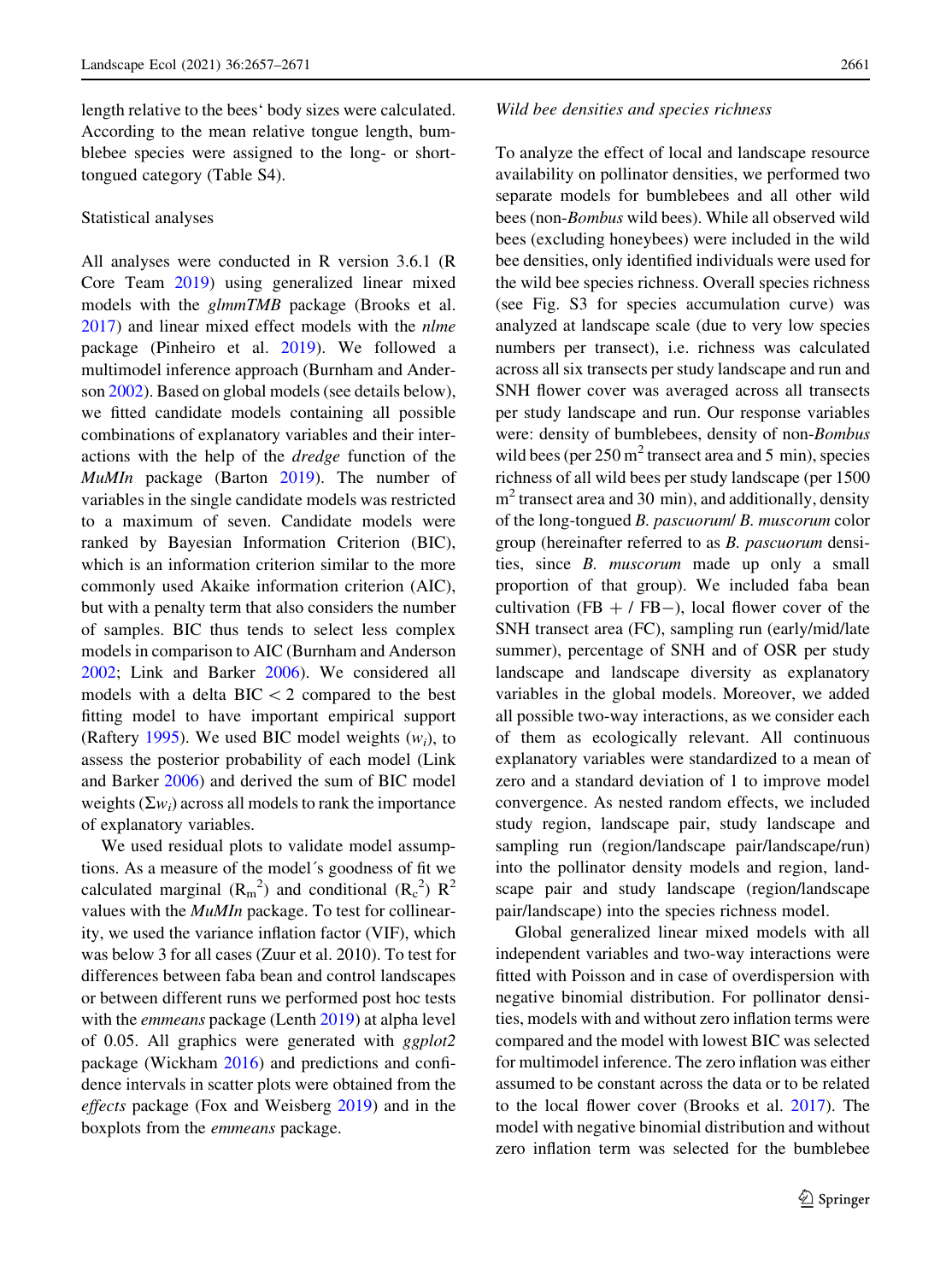densities and for non-Bombus densities we chose the model with negative binomial distribution and zero inflation related to the local flower cover. For the species richness, we chose the model with Poisson distribution. To test for competition effects of honeybees on wild bee densities, we repeated density analyses as described above, with honeybee densities as additional predictor.

#### Functional trait composition of wild bee communities

To analyze the effects of faba bean cultivation and landscape metrics on the functional traits of wild bees at landscape level, we aggregated data across transects for each run. Using the FD package (Laliberté and Legendre [2010\)](#page-13-0), we calculated the community weighted means (CWM) for ITD for the entire pollinator community and for bumblebees seperately. We applied linear mixed effect models with Gamma distribution and log link for the entire wild bee community and with normal distribution for the analysis of CWM ITD of bumblebees. Moreover, we used generalized linear mixed models with binomial familiy and logit link to test the effect of local and landscape wide floral resources on the following response variables: the proportion of wild bees collecting pollen from Fabaceae (Fabaceae foragers) and the proportion of social wild bees relative to all bees as well as the proportion of long-tongued bumblebees relative to all bumblebees. The explanatory variables, random effects and multimodel inference procedure were the same as described above for the species richness.

# **Results**

In total we observed 2620 wild bees of which 78.0% were bumblebees. 1342 wild bees were caught and used for species identification, resulting in 66 recorded species (Table S3). The most frequently caught wild bee was Bombus terrestris/lucorum accounting for about 29.7% of all sampled bees, making up 64.6% of all short-tongued bumblebees. B. pascuorum accounted for 24.4% of all wild bees and represented 82.8% of all long-tongued bumblebees. 12.2% of all collected bees were Bombus lapidarius. Lasioglossum pauxillum was the most commonly found non-Bombus bee and accounted for 5.2% of all wild bees. Most

visited families of all visited plants in early summer were Fabaceae, Boranginaceae and Rosaceae, while in mid and late summer Fabaceae, Boranginaceae and Asteraceae were most visited (Fig. S2). 44.3% of all non-cuckoo species were categorized as Fabaceae foragers, which corresponded to 87.8% of all caught individuals.

#### Wild bee densities and species richness

The multimodel inference revealed two models within  $dBIC < 2$  explaining the effect of faba bean cultivation ( $\Sigma w_i = 0.96$ ), local flower cover ( $\Sigma w_i = 1.00$ ) and run ( $\Sigma w_i = 1.00$ ) on bumblebee densities (Tables [1,](#page-6-0) S5, S6). We found on average 1.6 times more bumblebees in faba bean compared to control landscapes (Fig. [2a](#page-7-0)). The highest bumblebee densities were observed in run 2 and lowest in run 3 (Fig. S4). Moreover, bumblebee densities increased with increasing local flower cover and this effect was stronger in control compared to bean landscapes  $(\Sigma w_i = 0.66)$  (Fig. [2](#page-7-0)b).

There was a single model within  $dBIC < 2$ , showing positive effects of local SNH flower cover  $(\Sigma w_i = 1.00)$ , on the density of non-*Bombus* wild bees (Tables [1](#page-6-0), S5, S6, Fig. [2](#page-7-0)c). There were two best-fitting models, showing a positive effect of local SNH flower cover ( $\Sigma w_i = 1.00$ ) and of landscape diversity ( $\Sigma w_i$ - $= 0.67$ ) on the species richness of all wild bees (Tables [1,](#page-6-0) S5, S6, Fig. [2](#page-7-0)d, e). Honeybees did not affect wild bee densities (see Tables S7 and S8).

Functional trait composition of wild bee communities

## All wild bees

Functional composition of bee communities with respect to the bees' body sizes (CWM of ITD) were not affected by local or landscape resource availability. No fitted model was superior to the null model (Table [1\)](#page-6-0).

Three models with  $dBIC < 2$  explained faba bean cultivation ( $\Sigma w_i = 0.99$ ), run ( $\Sigma w_i = 1.00$ ), OSR ( $\Sigma w_i$ .  $= 0.32$ ) and SNH cover ( $\Sigma w_i = 0.40$ ) effects on the proportion of social wild bees within the communities (Tables [1](#page-6-0), S5, S6). We found a higher proportion of social bees in control compared to faba bean landscapes in run 1, whereas a higher proportion of social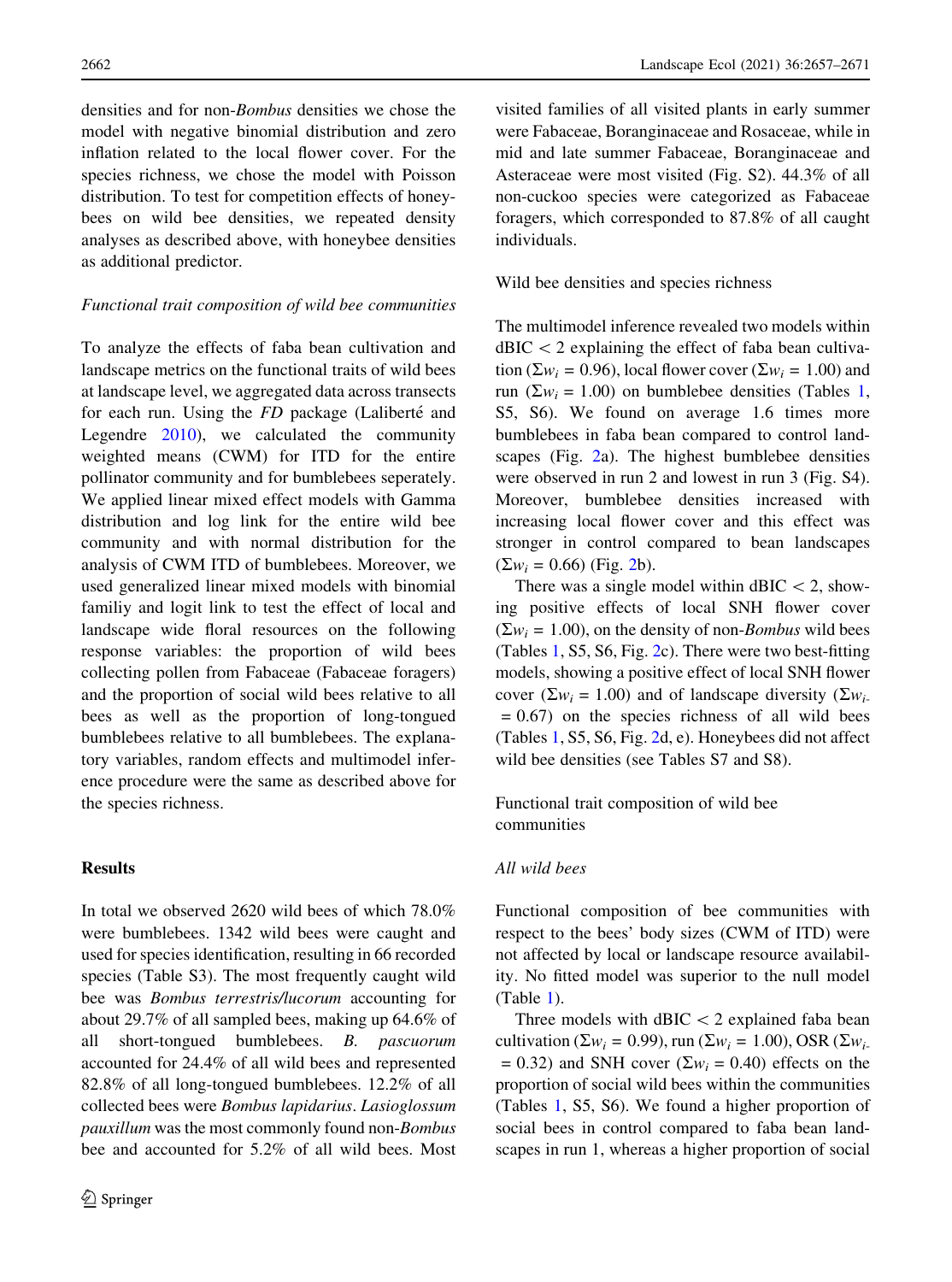bees was recorded in bean landscapes in comparison with controls in the second and third run (Fig. [3](#page-8-0)a). The proportion of social bees decreased with increasing amounts of OSR in the surrounding study landscape (Fig. [3b](#page-8-0)). We found proportions of social bees to increase with increasing percentage of SNH in run 1 and to decrease in run 2 and 3 (Fig. S5).

The multimodel inference resulted in one best model explaining faba bean cultivation ( $\Sigma w_i = 0.83$ ) and run ( $\Sigma w_i = 1.00$ ) effects on the proportion of Fabaceae foragers (Tables 1, S5, S6). Patterns were similar as for the proportion of social bees, which might be due to the correlation of the two response variables (spearman  $r = 0.74$ ,  $p < 0.001$ ). Proportions of Fabaceae foragers were higher in faba bean landscapes compared to controls in run 2 and 3, whereas the opposite was true for run 1 (Fig. S6). Besides, composition of the bee communities was unaffected by faba bean cultivation but changed by OSR cover, mainly due to common bumblebee species (for further details see supplementary material Table S9 and Fig. S7).

# Bumblebees

There were two models within  $dBIC < 2$  explaining the effect of faba bean cultivation ( $\Sigma w_i = 0.40$ ), sampling run ( $\Sigma w_i = 1.00$ ) and local flower cover  $(\Sigma w_i = 1.00)$  on the proportion of long-tongued bumblebees (Tables 1, S5, S6). We found 51% of the

<span id="page-6-0"></span>**Table 1** Summary of the best fitting candidate models ( $dBIC<sub>2</sub>$ ) and null models for the effects of faba bean cultivation and landscape metrics on bee densities, species richness and functional traits of all wild bees and bumblebees

| Response variable                                | Model   | df             | <b>BIC</b> | DeltaBIC | <b>BIC</b><br>weight | Explanatory variables                 | $R_m^2$        | $R_c^2$ |
|--------------------------------------------------|---------|----------------|------------|----------|----------------------|---------------------------------------|----------------|---------|
| Pollinator densities and species richness        |         |                |            |          |                      |                                       |                |         |
| Bumblebee density<br>$(n = 540)$                 | m.bb1   | 11             | 2287.43    | 0.00     | 0.49                 | $FB + FC + run + FB:FC$               | 0.53           |         |
|                                                  | m.bb2   | 10             | 2289.01    | 1.58     | 0.22                 | $FB + FC + run$                       | 0.52           |         |
|                                                  | m.bb0   | 7              |            |          |                      | 1                                     |                |         |
| Non-Bombus density<br>$(n = 540)$                | m.nb1   | 9              | 1268.77    | 0.00     | 0.59                 | FC                                    | 0.06           | 0.42    |
|                                                  | m.nb    | 7              | 1341.80    | 73.03    | 0.00                 | $\mathbf{1}$                          | $\overline{0}$ | 0.46    |
| Species richness of all wild<br>bees $(n = 90)$  | m.spr1  | 6              | 408.82     | 0.00     | 0.26                 | $FC + LD$                             | 0.20           | 0.37    |
|                                                  | m.spr2  | 5              | 409.69     | 0.88     | 0.17                 | FC                                    | 0.19           | 0.38    |
|                                                  | m.spr0  | 4              | 421.61     | 12.79    | 0.00                 | 1                                     | 0.00           | 0.33    |
| Functional traits of all wild bees               |         |                |            |          |                      |                                       |                |         |
| CWM ITD $(n = 90)$                               | m.itd1  | 5              | 174.46     | 0.00     | 0.32                 | 1                                     | 0.00           | 0.43    |
| Foraging preferences<br>$(n = 90)$               | m.11    | 9              | 312.62     | 0.00     | 0.30                 | $FB + run + FB:run$                   | 0.08           | 0.22    |
|                                                  | m.10    | 4              | 333.93     | 21.30    | 0.00                 | 1                                     | 0.00           | 0.14    |
| Sociality ( $n = 90$ )                           | m.s1    | 9              | 326.64     | 0.00     | 0.16                 | $FB + run + FB: run$                  | 0.16           | 0.31    |
|                                                  | m.s2    | 10             | 327.76     | 1.12     | 0.09                 | $FB + run + OSR + FB: run$            | 0.17           | 0.30    |
|                                                  | m.s3    | 12             | 328.25     | 1.61     | 0.07                 | $FB + run + SNH + FB: run + run: SNH$ | 0.18           | 0.33    |
|                                                  | m.s0    | $\overline{4}$ | 413.84     | 87.21    | 0.00                 | 1                                     | 0.00           | 0.14    |
| Functional traits of Bombus                      |         |                |            |          |                      |                                       |                |         |
| Proportion long-tongued<br>bumblebees $(n = 90)$ | m.ltb1  | 7              | 361.28     | 0.00     | 0.33                 | $FC + run$                            | 0.19           | 0.27    |
|                                                  | m.ltb2  | 8              | 362.99     | 1.71     | 0.14                 | $FC + FB + run$                       | 0.20           | 0.27    |
|                                                  | m.ltb0  | $\overline{4}$ | 431.28     | 70.00    | 0.00                 | 1                                     | 0.00           | 0.18    |
| <b>CWM ITD Bombus</b><br>$(n = 90)$              | m.itdb1 | 8              | $-223.76$  | 0.00     | 0.44                 | $FB + FC + FB:FC$                     | 0.18           | 0.18    |
|                                                  | m.itdb0 | 5              | $-219.62$  | 4.15     | 0.06                 | 1                                     | 0.00           | 0.00    |

Marginal ( $R_m^2$ ) and conditional ( $R_c^2$ )  $R^2$  values are given as a measure of the model's goodness of fit. Data for species richness and for functional traits is summed up across all transects per study landscape.  $n$  number of observations,  $FB$  faba bean cultivation  $(FB + /FB-)$ , run sampling run (early/mid/late summer), FC local flower cover, LD landscape diversity, OSR percentage of oilseed rape, SNH percentage of semi-natural habitats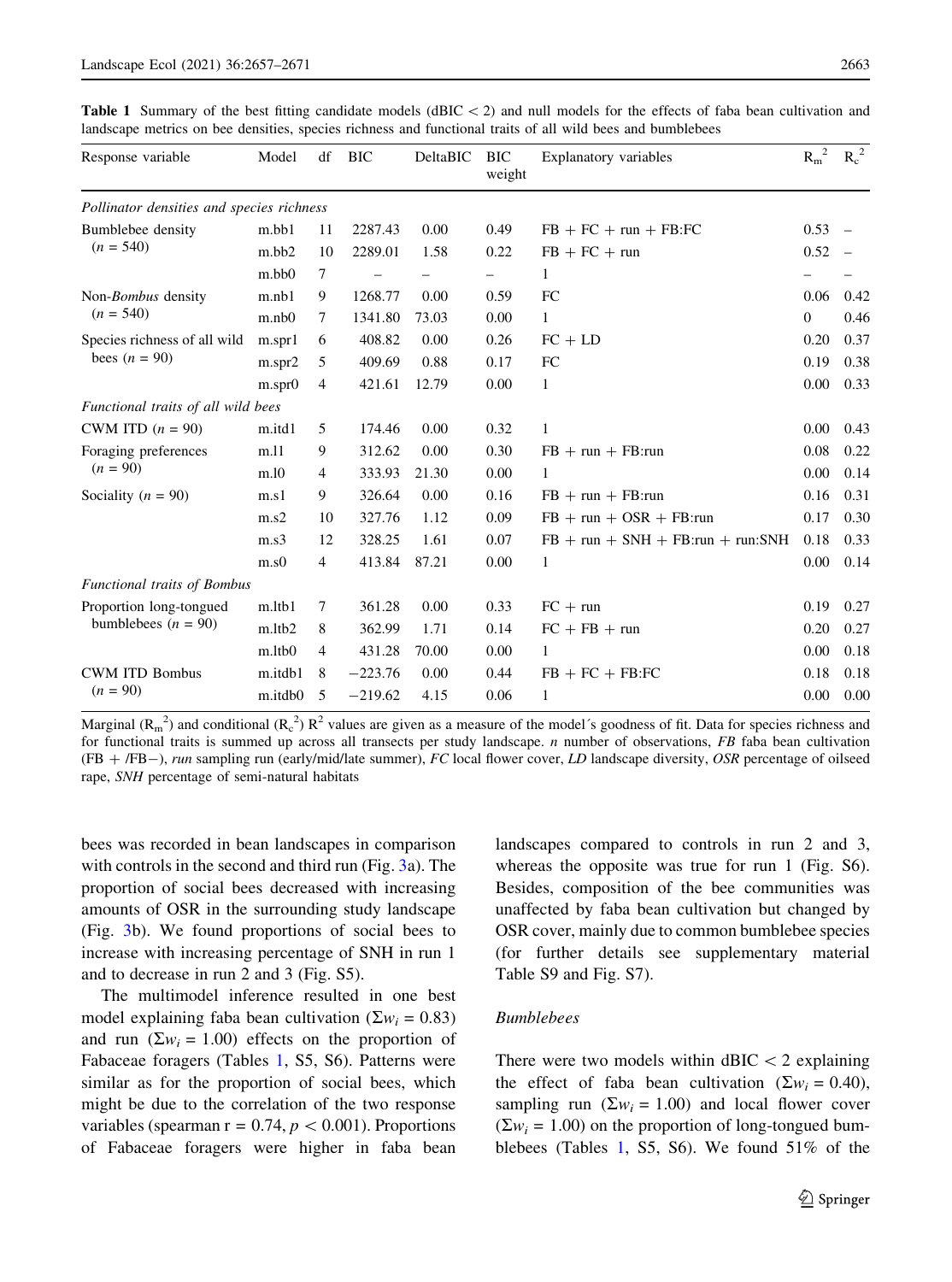<span id="page-7-0"></span>

Fig. 2 Effect of faba bean cultivation on bumblebee densities in landscapes with  $(FB + )$  and without  $(FB - )$  faba bean cultivation ( $p < 0.001$ ) (a). Effect of local flower cover (%) on bumblebee densities in  $FB +$  and  $FB -$  landscapes (b). Effect of local flower cover  $(\%)$  on non-Bombus wild bee densities (c) and on species richness of all wild bees (d). Effect of landscape diversity on wild bee species richness (e). Predicted mean values

bumblebee community to be long-tongued in faba bean landscapes and 42% in control landscapes  $(p = 0.07)$  (Fig. [4](#page-9-0)a). Highest proportions of longtongued bumblebees were present in the last sampling run (Fig. S8) and the proportions decreased with increasing local flower cover (Fig. [4b](#page-9-0)). Focusing on the most dominant long-tongued species, we found higher B. pascuorum densities in faba bean compared to control landscapes ( $p < 0.01$ ) (Fig. S9). Densities were highest in run 2 and lowest in 1.

The CWM for ITD of bumblebees was fitted by a single best model including faba bean cultivation  $(\Sigma w_i = 0.90)$ , local flower cover  $(\Sigma w_i = 0.88)$  and their interaction ( $\Sigma w_i = 0.86$ ) as predictors (Tables [1,](#page-6-0) S5, S6). Mean size of bumblebees did not differ between faba bean and control landscapes (Fig. [4c](#page-9-0)). CWM ITD increased with increasing flower cover in control landscapes, whereas it decreased in faba bean landscapes (Fig. [4d](#page-9-0)). CWM ITD was higher in faba

and 95% confidence intervals are displayed (in red for (a)). Different letters above boxplots indicate significant differences between  $FB +$  and  $FB-$  landscapes. Predictions are based on the respective best fitting models m.bb1, m.nb1 and m.spr1 (Table [1\)](#page-6-0). Y-axes are sqrt-transformed in (a–c) for graphical reasons

bean compared to control landscapes when local flower cover of SNH was low ( $p < 0.01$ ), while at high local flower cover of SNH CWM ITD did not differ significantly ( $p = 0.07$ ).

## **Discussion**

Wild bee densities and species richness

We showed that faba bean cultivation enhances bumblebee densities in SNH, which is in accordance with our hypothesis. Accordingly, bumblebee densities were enhanced in faba bean landscapes, when sampling within field margins (Beyer et al. [2020](#page-12-0)). Bumblebees are known to preferentially forage on flowers, that offer high quality, protein-rich pollen, like Fabaceae (Somme et al. [2015](#page-14-0)) and are, next to honeybees, the most common flower visitors to faba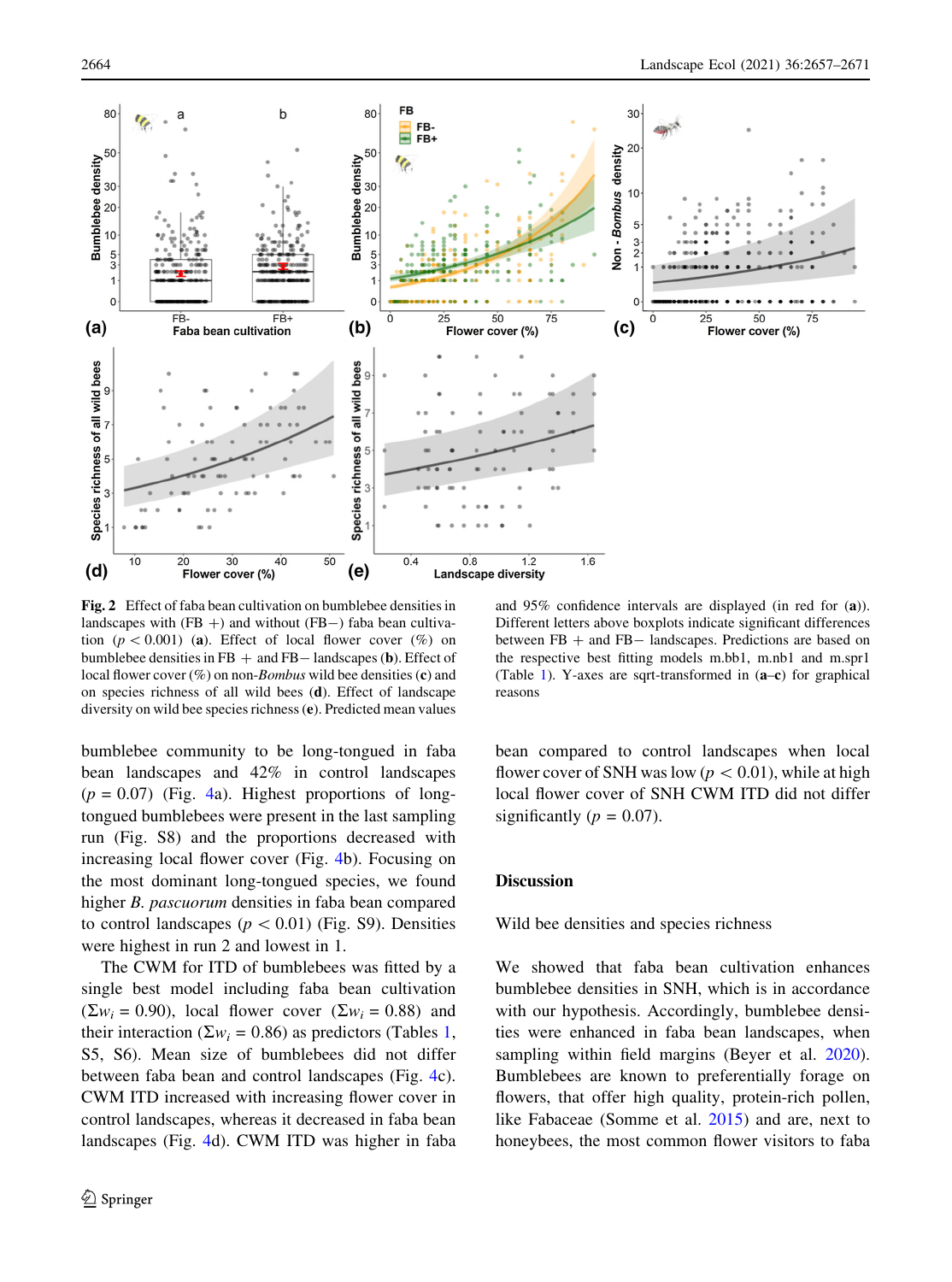b

early summer

a

FB-

 $F\dot{B}$ 

<span id="page-8-0"></span> $1.0$ 

 $0.8$ 

Proportion of social bees<br>e<br>a<br>a

 $(a)$ 



FB-

 $F\dot{B}$ +

Faba bean cultivation

mid-summer

 $\overline{a}$ 

b

late summer

a

FB-

 $FB+$ 

 $\mathbf b$ 

beans in temperate regions (Bond and Poulsen [1983](#page-12-0); Garratt et al. [2014](#page-13-0); Marzinzig et al. [2018](#page-13-0)). Due to their tongue length and body size, bumblebees' morphology fits the morphology of faba beans with its very long corolla-tubes. Force and a long tongue is necessary to easily access nectar of faba bean flowers (Bailes et al. [2018](#page-12-0)). An increased colony density of long-tongued Bombus pascuorum in the vicinity of faba bean fields (Knight et al. [2009](#page-13-0)) and a higher density of bumblebees in field margins adjacent to bean compared to wheat fields (Hanley et al. [2011\)](#page-13-0) has already been shown. However, the effect of faba bean cultivation on biodiversity at landscape-scale is widely unknown. Our study provides evidence that conventionally managed faba beans increase bumblebee densities at landscape-scale by providing resources during mid-summer after the flowering of OSR. Resource continuity is of major importance for pollinators to persist in simplified agricultural landscapes (Westphal et al. [2009](#page-14-0); Schellhorn et al. [2015\)](#page-14-0) and March, June and August/September have been identified as critical times of nectar scarcity for bumblebees (Timberlake et al. [2019\)](#page-14-0). Thus, faba beans might provide essential resources for wild bees in times of food scarcity during June. Resource continuity throughout the season might be especially important for colonial species, while most solitary bees have shorter life cycles and depend on resource



(FB-) landscapes within each run. Predicted mean values and 95% confidence intervals are displayed (in red for (a)). Predictions are based on the second-best fitting model m.s2 (Table [1\)](#page-6-0)

availability at the time of their activity period. This might be one reason for why non-Bombus wild bees did not benefit from faba bean cultivation. Another reason is the beans' flower morphology with rewards not easily accessible for small bees with short tongues. Non-Bombus wild bees and bumblebees were closely linked to the quantity of floral resources within the SNH of our study landscapes. Bumblebee densities increased more strongly with increasing local flower cover in control compared to bean landscapes. Faba bean cultivation might have mitigated the concentration of bumblebees on highly attractive SNH through the provisioning of an alternative resource. In addition to common grassland species, woody plant species were frequently used by our wild bees (Rosaceae in run 1), emphasizing their importance as wild bee forage plants (Kämper et al. [2016](#page-13-0); Leidenfrost et al. [2020\)](#page-13-0). While SNH flower cover was the most important determinant for non-Bombus wild bee densities recorded in the respective SNH, the cover of SNH had no effect on wild bees. However, when investigating wild bees outside SNH, such as field margins or crop fields, SNH cover has been shown to be an important driver of wild bee densities (Nayak et al. [2015](#page-13-0); Beyer et al. [2020\)](#page-12-0). Wild bees have been shown to shift between different crop and non-crop habitats in agricultural landscapes according to their flowering phenology and changing resource availability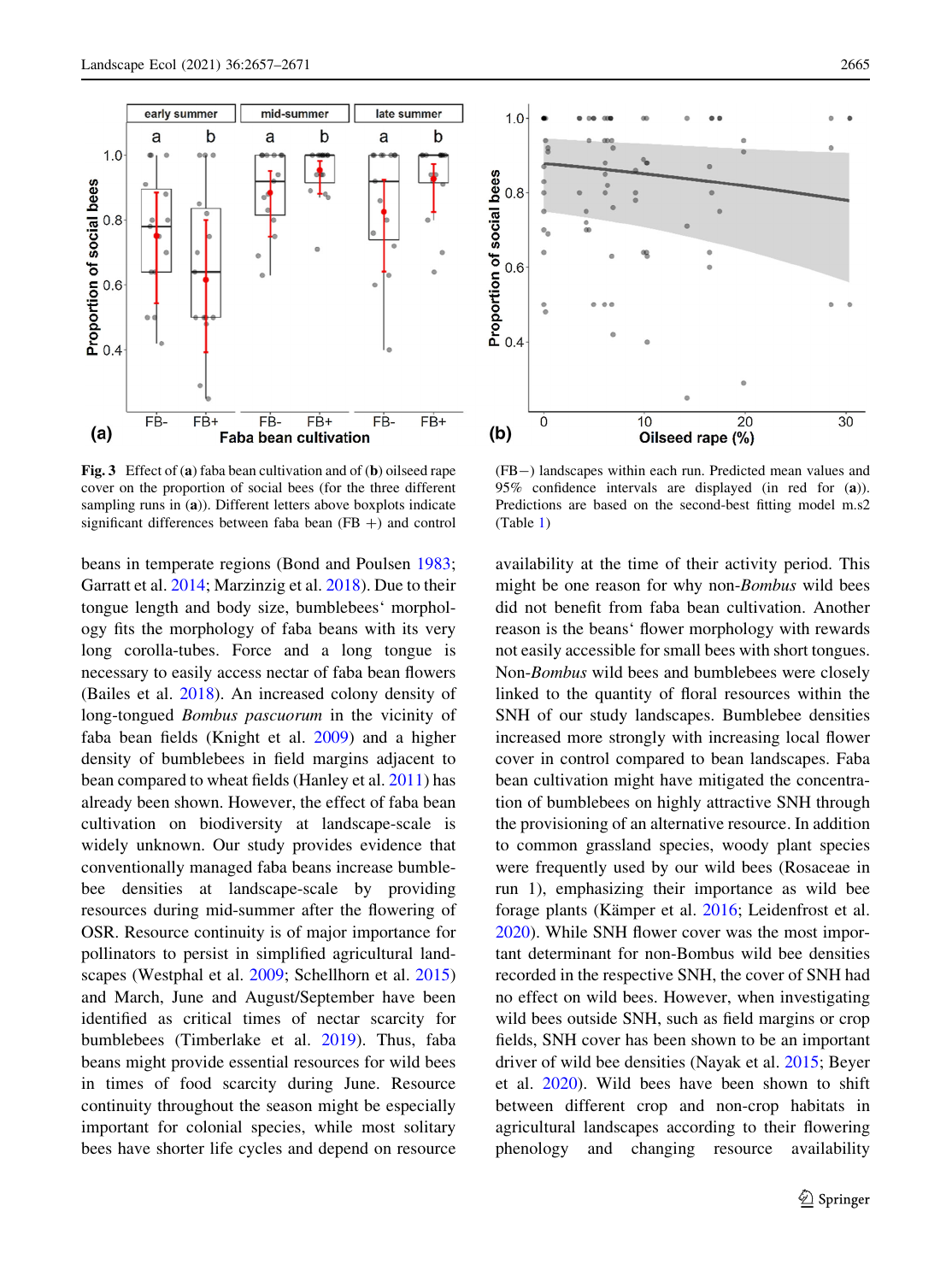<span id="page-9-0"></span>

**Fig. 4** Effect of faba bean cultivation ( $p = 0.07$ ) (a) and of local flower cover  $(\%)$  (b) on the proportions of long-tongued bumblebees. Effect of faba bean cultivation ( $p = 0.12$ ) (c) and of local flower cover  $(\%)$  (d) for faba bean (FB +) and control (FB-) landscapes on the community weighted means (CWM) for intertegular distance (ITD) of bumblebees. Same letters

(Mandelik et al. [2012\)](#page-13-0). Similarly, local floral resource availability drove wild bees in our study. However, only bumblebees but not non-*Bombus* wild bees were additionally affected by landscape metrics, which might be explained by the larger foraging ranges of bumblebees compared to smaller and less mobile solitary bees (Greenleaf et al. [2007](#page-13-0)).

In addition to the local flower cover within SNH, landscape diversity enhanced wild bee species richness. More complex landscapes might offer more diverse nesting and foraging habitats supporting diverse pollinator communities with different resource requirements (Shackelford et al. [2013](#page-14-0); Perović et al. [2015\)](#page-13-0). Our study provides important evidence that



above boxplots indicate non-significant differences between  $FB +$  and  $FB -$  landscapes. Predicted mean values and 95% confidence intervals are displayed (in red for (a and c)). Predictions are based on the second-best model m.ltb2 for the proportion of long-tongued bumblebees and on the best fitting model m.itdb1 for CWM ITD of Bombus (Table [1](#page-6-0))

diverse and flower-rich landscapes are prerequisites to promote and conserve species-rich pollinator communities in often species-poor agricultural landscapes.

Contrary to our expectations, the cover of OSR did neither affect bumblebee, non-Bombus wild bee densities, nor wild bee species richness. OSR has been shown to be beneficial for wild bees (Westphal et al. [2003;](#page-14-0) Diekötter et al. [2014](#page-12-0)). Nevertheless, Westphal et al. ([2009\)](#page-14-0) showed that early positive effects on bumblebee colonies do not translate into a higher colony reproductive success later in the season. Similarly, the early resources provided by OSR in our study did not affect wild bees in SNH. Our sampling started after most OSR fields had ceased blooming in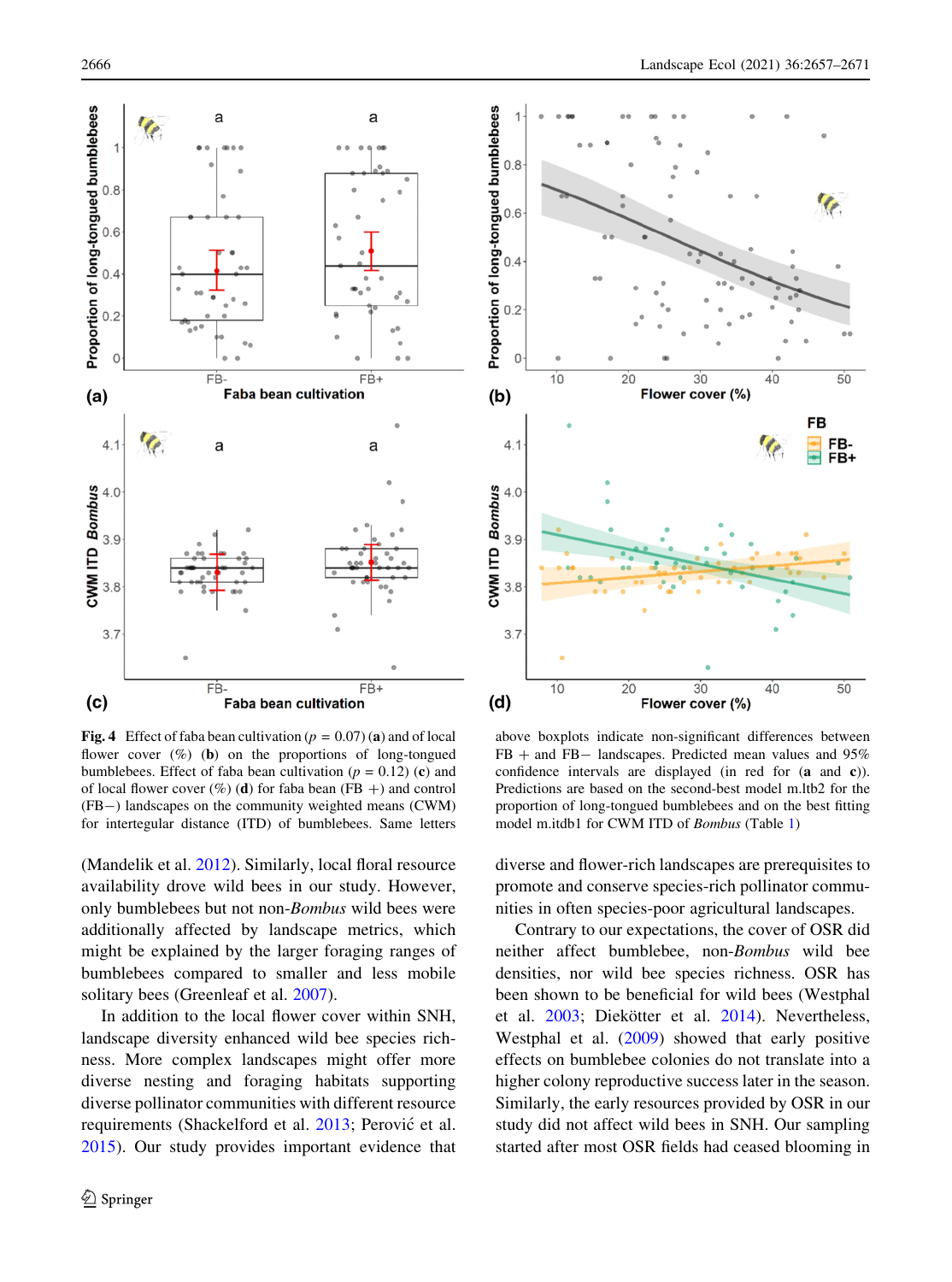mid-May. Thus, a possible boost through an early resource pulse in April did not translate into persistent effects in our wild bee communities.

Functional trait composition of wild bee communities

# All wild bees

Faba bean cultivation affected the proportion of social bees and of faba bean foragers in SNH, depending on the sampling time. While we observed higher proportions in control than in bean landscapes when faba beans were in full bloom, the effect was reversed afterwards as also shown in Beyer et al. ([2020\)](#page-12-0). While a higher proportion of social bees might result from an increase of social bees or a decrease of solitary bees or both, those effects were probably driven by bumblebees, the most dominant group of social bees in our study landscapes. They are known to frequently forage on Fabaceae (Somme et al. [2015\)](#page-14-0) and are attracted by mass-flowers (Walther-Hellwig and Frankl [2000](#page-14-0)). Most of them were likely to forage in faba bean fields instead of SNH, where we sampled, when beans were blooming. Such dilution effects driven by MFC have been already shown for OSR and might lead to diminishing pollination services for less attractive wild plant populations (Holzschuh et al. [2016](#page-13-0)). Similar effects are conceivable concerning faba bean flowering, pulling social bees away from SNH during their blooming period with possible negative implications for wild Fabaceae populations that are adapted and dependent on bumblebee pollinators. After the flowering of *V. faba*, we observed a higher proportion of social bees and Fabaceae foragers in bean than in control landscapes. This indicates that faba bean cultivation generally promotes social bees and bees foraging on Fabaceae. Again, this effect might be driven by the bumblebees through an enhanced colony growth facilitated by the additional resources provided by beans in June, as already shown for later flowering crops (Rundlöf et al. [2014\)](#page-14-0).

High amounts of OSR in the surrounding landscape had a slightly negative effect on the proportion of social bees in wild bee communities found in SNH. OSR is visited by a variety of different pollinator groups, with solitary wild bees as most effective pollinators (Woodcock et al. [2013](#page-14-0)). Solitary bees, which are known to be promoted by OSR (Diekötter et al. [2014;](#page-12-0) Jauker et al. [2012\)](#page-13-0) might have benefited more than social bees, like bumblebees, which are associated with Fabaceae (Goulson et al. [2005\)](#page-13-0). Our results indicate that high covers of OSR can modify the functional trait composition of wild bee communities in terms of sociality with resulting effects on the community composition.

In contrast to faba beans that enhanced the proportion of social bees and Fabaceae foragers, oilseed rape promoted solitary wild bees. Consequently, a single species of MFC cannot conserve functionally diverse wild bee communities in agricultural landscapes. Biodiversity conservation measures should therefore aim at increasing crop diversity, which is already one of the three CAP greening practices, farmers receive payments for. The introduction of the crop diversification measure in fact might have led to a decreased cultivation of common cereals in favor of an increased cultivation area of rape, sunflower and leguminous crops in 2015 (European Commission [2017](#page-12-0)). Nevertheless, agricultural management should also target the cultivation of morphologically different MFC to increase functional farmland plant diversity, which enhances pollinator diversity (Sutter et al. [2017\)](#page-14-0).

# Bumblebees

In addition to higher bumblebee densities, there was a slight tendency of enhanced proportions of longtongued bumblebees in faba bean compared to control landscapes. Additionally, we found enhanced densities of B. pascuorum in bean landscapes, which was the most dominant species of the long-tongued bumblebees (more than 80%) in our study sites. Thus, faba bean cultivation promotes particularly longtongued bumblebee species. Long-tongued bumblebees have been shown to be most effective faba bean pollinators, while short-tongued species often rob nectar by biting holes into the corolla base (Bond and Poulsen [1983](#page-12-0); Marzinzig et al. [2018\)](#page-13-0). Many longtongued bumblebee species are threatened and the decrease of bumblebee forage plants, especially legumes, during the last decades has been postulated as a reason for their decline (Goulson et al. [2005](#page-13-0)). Most long-tongued bumblebee species emerge late (May/June) in contrast to the early emerging shorttongued bumblebees (Goulson et al. [2005\)](#page-13-0). Likewise, we found highest proportions of long-tongued bumblebees in the latest run from mid-July to mid-August.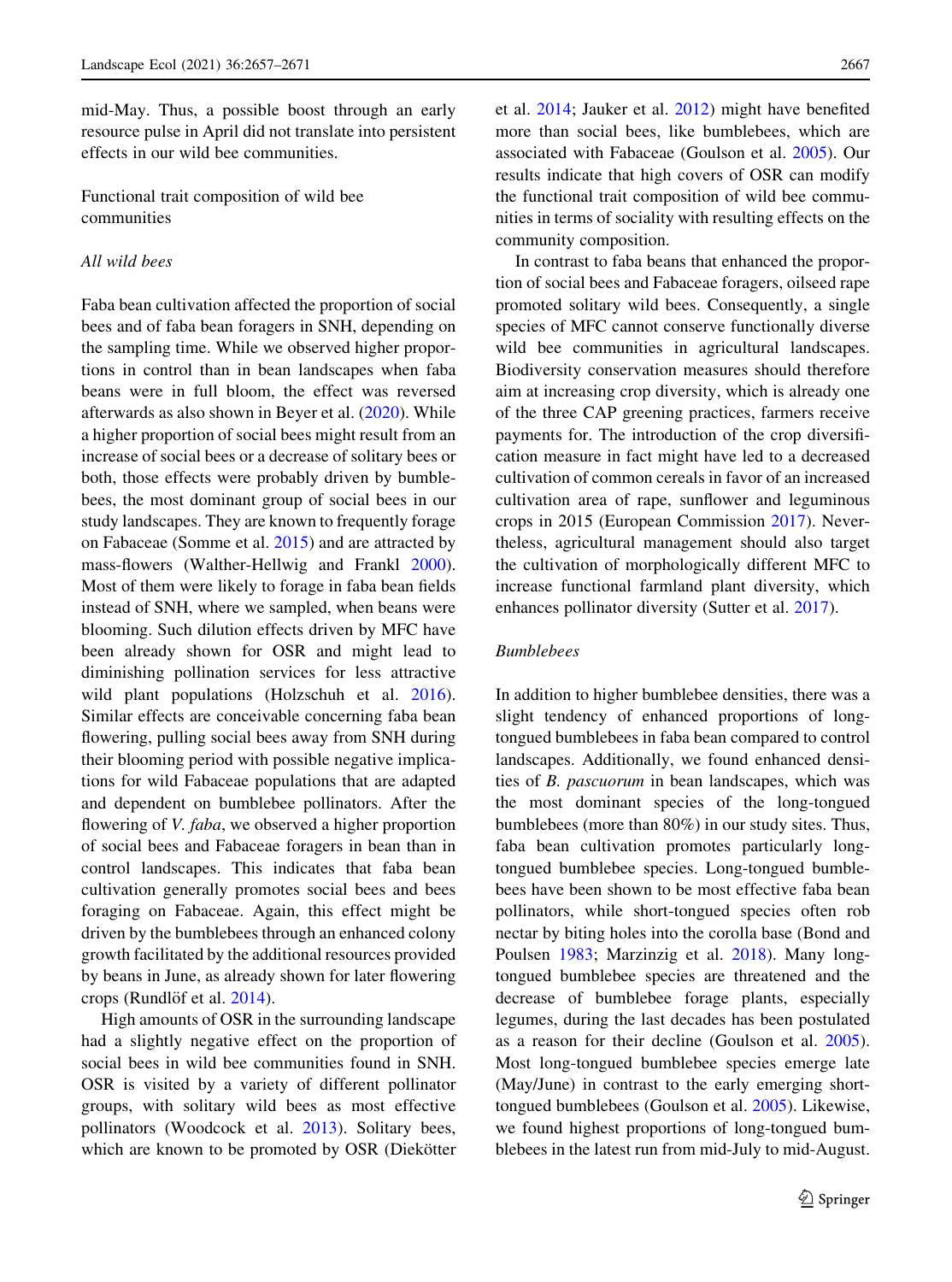Dietary specialization, a long tongue and a late emergence time have been related to rarity in bumblebees (Goulson et al. [2005\)](#page-13-0). Hence, the cultivation of faba beans could help to promote rare longtongued bumblebee species, for which the faba bean provides valuable resources for colony establishment.

An increasing local flower cover led to higher proportions of short-tongued bumblebees. Shorttongued bumblebee species are known to be particularly attracted by mass-flowers (Walther-Hellwig and Frankl [2000](#page-14-0)) which explains their dominance in bumblebee communities when flower cover of SNH was high. The cover of OSR did not affect the functional composition of the bumblebee communi-ties. Contrary, Diekötter et al. [\(2010](#page-12-0)) found decreased densities of long-tongued bumblebees with increasing amounts of OSR in the landscape. This pattern probably arose from competition effects through short-tongued bumblebees, which strongly profited from OSR, leading to higher rates of nectar robbing on red clover (Diekötter et al. [2010\)](#page-12-0).

We found bumblebees to have higher mean sizes in faba bean compared to control landscapes when local flower cover of SNH was low. Faba beans provided additional resources in simplified agricultural landscapes, from which bumblebee colonies were likely to benefit (Knight et al. [2009\)](#page-13-0). Bumblebees in complex landscapes with more floral resources have been shown to be larger than in simple landscapes (Persson and Smith [2011](#page-13-0)) since fewer resources result in smaller offspring (Oliveira et al. [2016;](#page-13-0) Radmacher and Strohm [2010\)](#page-14-0). Another explanation might be that bigger bumblebees have proportional longer tongues and can apply more force, which is required to access the V. faba flower rewards (Bailes et al. [2018](#page-12-0)). The improved resource exploitation of big bumblebees is likely to have driven their dominance of the community. However, when local flower cover of SNH increased, the difference between bean and control landscapes regarding mean bee size disappeared. If bumblebees were resource limited in our study landscapes, more flower-rich SNH were likely to enable a bigger worker size through increased nectar and pollen supply, explaining increasing ITD of bumblebees in control landscapes. Accordingly, Grab et al. ([2019\)](#page-13-0) showed that the provisioning of floral resources can buffer against a decrease of bee body sizes due to the simplification of landscapes. Contrary, mean bumblebee size in faba bean landscapes

decreased with increasing SNH flower cover. Increased alternative resource availability probably compensated for the dominance of big bumblebees, benefiting from faba beans and exerting competitive pressure on smaller bees. Potential wild bee functional trait composition changes driven by faba beans are therefore likely to be mitigated by a high floral resource supply of SNH, i.e. heterogenous, resourcerich landscapes.

# **Conclusions**

Our study shows that the identity of MFC moderates functional trait compositions of pollinator communities. Different MFC promote different functional groups of wild bees and the dominance of one MFC cannot conserve diverse pollinator communities. High OSR covers shifted bee communities towards a higher proportion of solitary wild bees. Faba bean cultivation enhanced bumblebee densities at landscape-scale and filtered for functional traits associated with Fabaceae. Social wild bees, bees foraging on Fabaceae and longtongued bumblebee species were promoted. Increased floral resource availability can buffer against changes of the functional trait composition regarding bumblebee size, caused by a dominance of faba beans in resource-poor landscapes. It is already known that the loss of suitable foraging and nesting habitats in simplified agricultural landscapes results in a functional homogenization of insect communities (Gámez-Virués et al. [2015](#page-12-0); Perović et al. [2015\)](#page-13-0). Since crop yields are positively correlated with functional pollinator diversity (Garibaldi et al [2015](#page-13-0); Woodcock et al. [2019\)](#page-14-0), it is desirable to conserve diverse pollinator communities, which requires a high landscape hetero-geneity (Steckel et al. [2014;](#page-14-0) Perović et al. [2015](#page-13-0)) and a high functional diversity of farmland plants (Sutter et al. [2017\)](#page-14-0). Farmland floral resources can be provided by either promoting SNH or by the cultivation of MFC and both approaches have already been shown to benefit pollinators (e.g. Westphal et al. [2003](#page-14-0); Diekötter et al. [2014\)](#page-12-0). Biodiversity conservation measures should therefore include both, off-field practices targeting SNH as well as on-field practices aiming at crop diversification, especially with respect to flowering crops with various flower morphologies. A high crop and landscape diversity, combined with a high quantity and quality of SNH can help to promote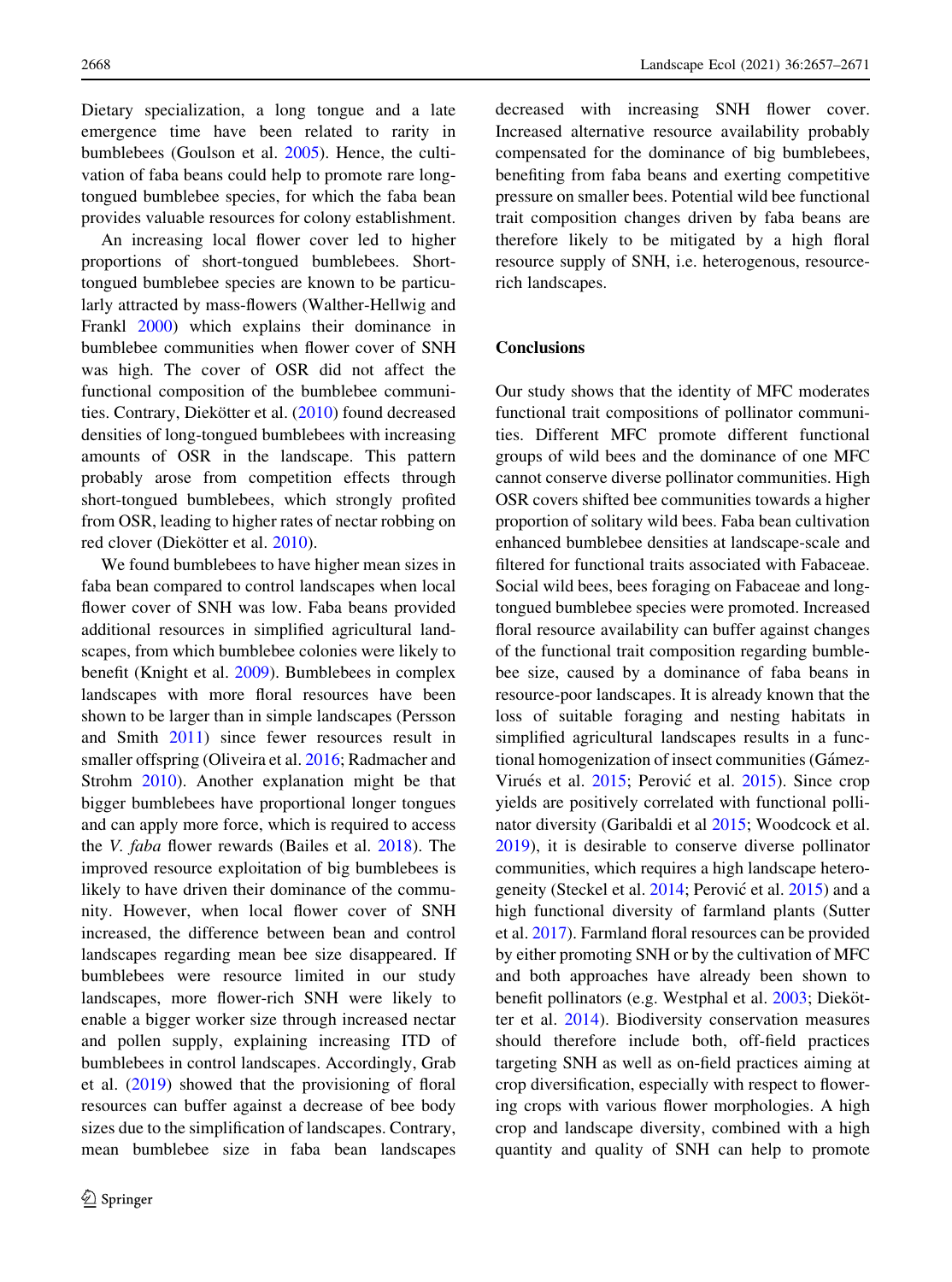<span id="page-12-0"></span>common crop pollinators, to conserve functional diverse pollinator communities and to ultimately secure crop yields.

Acknowledgements We thank all farmers and landowners, who allowed us to conduct our research on their land. We are grateful to Jens Dauber, Georg Everwand and Katharina Schulz-Kesting for their support during the study site selection and landscape mapping process. We thank Stefan Mecke for his supervision of the GIS based landscape analyses and selection of the landscape pairs. Dr. Hella Ludwig and Mike Kuschereitz supported the species identification, especially of the non-Bombus wild bees, and we are grateful for their expertise and help. The study was conducted within the framework of the RELEVANT project. It is supported by funds of the Federal Ministry of Food and Agriculture (BMEL) based on a decision of the parliament of the Federal Republic of Germany via the Federal Office for Agriculture and Food (BLE) under the Federal Programme for Ecological Farming and Other Forms of Sustainable Agriculture (Project number 281 5EPSO 16). CW is grateful for being funded by the Deutsche Forschungsgemeinschaft (DFG) (Project number 405945293).

Author contributions CW conceived the study and supervised the project; NB and FK implemented the study sites; FK collected the data; NB performed data analyses with support of FK and advice of DG and CW; NB wrote the first manuscript draft. All authors contributed critically and gave final approval for publication.

Funding Open Access funding enabled and organized by Projekt DEAL.

Open Access This article is licensed under a Creative Commons Attribution 4.0 International License, which permits use, sharing, adaptation, distribution and reproduction in any medium or format, as long as you give appropriate credit to the original author(s) and the source, provide a link to the Creative Commons licence, and indicate if changes were made. The images or other third party material in this article are included in the article's Creative Commons licence, unless indicated otherwise in a credit line to the material. If material is not included in the article's Creative Commons licence and your intended use is not permitted by statutory regulation or exceeds the permitted use, you will need to obtain permission directly from the copyright holder. To view a copy of this licence, visit <http://creativecommons.org/licenses/by/4.0/>.

#### References

Amiet F, Herrmann M, Müller A, Neumeyer R (2007) Apidae 5. Ammobates, Ammobatoides, Anthophora, Biastes, Ceratina, Dasypoda, Epeoloides, Epeolus, Eucera, Macropis, Melecta, Melitta, Nomada, Pasites, Tetralonia, Thyreus, Xylocopa. Fauna Helvetica 20. CSCF and SEG, Neuchâtel.

- Amiet F, Müller A, Neumeyer R (2014) Apidae 2. Colletes, Dufourea, Hylaeus, Nomia, Nomioides, Rhophitoides, Rophites, Sphecodes, Systropha. Fauna Helvetica 4. CSCF and SEG, Neuchâtel.
- Amiet F, Müller A, Neumeyer R (2001) Apidae 3. Halictus, Lasioglossum. Fauna Helvetica 6. CSCF and SEG, Neuchâtel.
- Bailes EJ, Pattrick JG, Glover BJ (2018) An analysis of the energetic reward offered by field bean (Vicia faba) flowers: Nectar, pollen, and operative force. Ecol Evol 8:3161–3171. <https://doi.org/10.1002/ece3.3851>
- Barton K (2019) MuMIn: multi-model inference. R Package Version 1(43):6
- Bartual AM, Sutter L, Bocci G, Moonen AC, Cresswell ME, Giffard B, Jacot K, Jeanneret P, Holland J, Pfister S, Pintér O, Veromann E, Winkler K, Albrecht M (2019) The potential of different semi-natural habitats to sustain pollinatiors and natural enemies in European agricultural landscapes. Agric Ecosyst Environ 279:43–52. [https://doi.](https://doi.org/10.1016/j.agee.2019.04.009) [org/10.1016/j.agee.2019.04.009](https://doi.org/10.1016/j.agee.2019.04.009)
- Beyer N, Gabriel D, Kirsch F, Schulz-Kesting K, Dauber J, Westphal C (2020) Functional groups of wild bees respond differently to faba bean Vicia faba L. cultivation at landscape scale. J Appl Ecol 57:2499–2508. [https://doi.org/10.](https://doi.org/10.1111/1365-2664.13745) [1111/1365-2664.13745](https://doi.org/10.1111/1365-2664.13745)
- Bond DA, Poulsen MH (1983) Pollination. In: Hebblethwaite PD (ed) The Faba Bean (Vicia faba L.). Butterworths, London, pp 77–101
- Brooks ME, Kristensen K, van Benthem K, Koen J, Magnusson A, Berg CW, Nielsen A, Skaug HJ, Machler M, Bolker BM (2017) glmmTMB balances speed and flexibility among packages for zero-inflated generalized linear mixed modeling. The R Journal 9:378–400. [https://doi.org/10.3929/](https://doi.org/10.3929/ethz-b-000240890) [ethz-b-000240890](https://doi.org/10.3929/ethz-b-000240890)
- Burnham KP, Anderson DR (2002) Model Selection and multimodel inference. a practical information-theoretic approach, 2nd edn. Springer

Destatis. Statistisches Bundesamt. [https://www.destatis.de/DE/](https://www.destatis.de/DE/Themen/Branchen-Unternehmen/Landwirtschaft-Forstwirtschaft-Fischerei/Flaechennutzung/_inhalt.html) [Themen/Branchen-Unternehmen/Landwirtschaft-](https://www.destatis.de/DE/Themen/Branchen-Unternehmen/Landwirtschaft-Forstwirtschaft-Fischerei/Flaechennutzung/_inhalt.html)[Forstwirtschaft-Fischerei/Flaechennutzung/\\_inhalt.html](https://www.destatis.de/DE/Themen/Branchen-Unternehmen/Landwirtschaft-Forstwirtschaft-Fischerei/Flaechennutzung/_inhalt.html). Accessed 14 May 2020

- Diekötter T, Kadoya T, Peter F, Wolters V, Jauker F (2010) Oilseed rape crops distort plant-pollinator interactions. J Appl Ecol 47:209–214. [https://doi.org/10.1111/j.1365-](https://doi.org/10.1111/j.1365-2664.2009.01759.x) [2664.2009.01759.x](https://doi.org/10.1111/j.1365-2664.2009.01759.x)
- Diekötter T, Peter F, Jauker B, Wolters V, Jauker F (2014) Mass-flowering crops increase richness of cavity-nesting bees and wasps in modern agro-ecosystems. GCB Bioenergy 6:219–226. <https://doi.org/10.1111/gcbb.12080>
- European Commission (2017) Evaluation study of the payment for agricultural practices beneficial for the climate and the environment - final report. European Commission, Brussels.
- Fox J, Weisberg S (2019) An R Companion to Applied Regression, 3rd edn. Sage, Thousand Oaks CA. [http://](http://tinyurl.com/carbook) [tinyurl.com/carbook](http://tinyurl.com/carbook).
- Gámez-Virués S, Perović DJ, Gossner MM, Börschig C, Blüthgen N, de Jong H, Simons NK, Klein AM, Krauss J, Maier G, Scherber C, Steckel J, Rothenwöhrer C, Steffan-Dewenter J, Weiner CN, Weisser W, Werner M, Tscharntke T, Westphal C (2015) Landscape simplification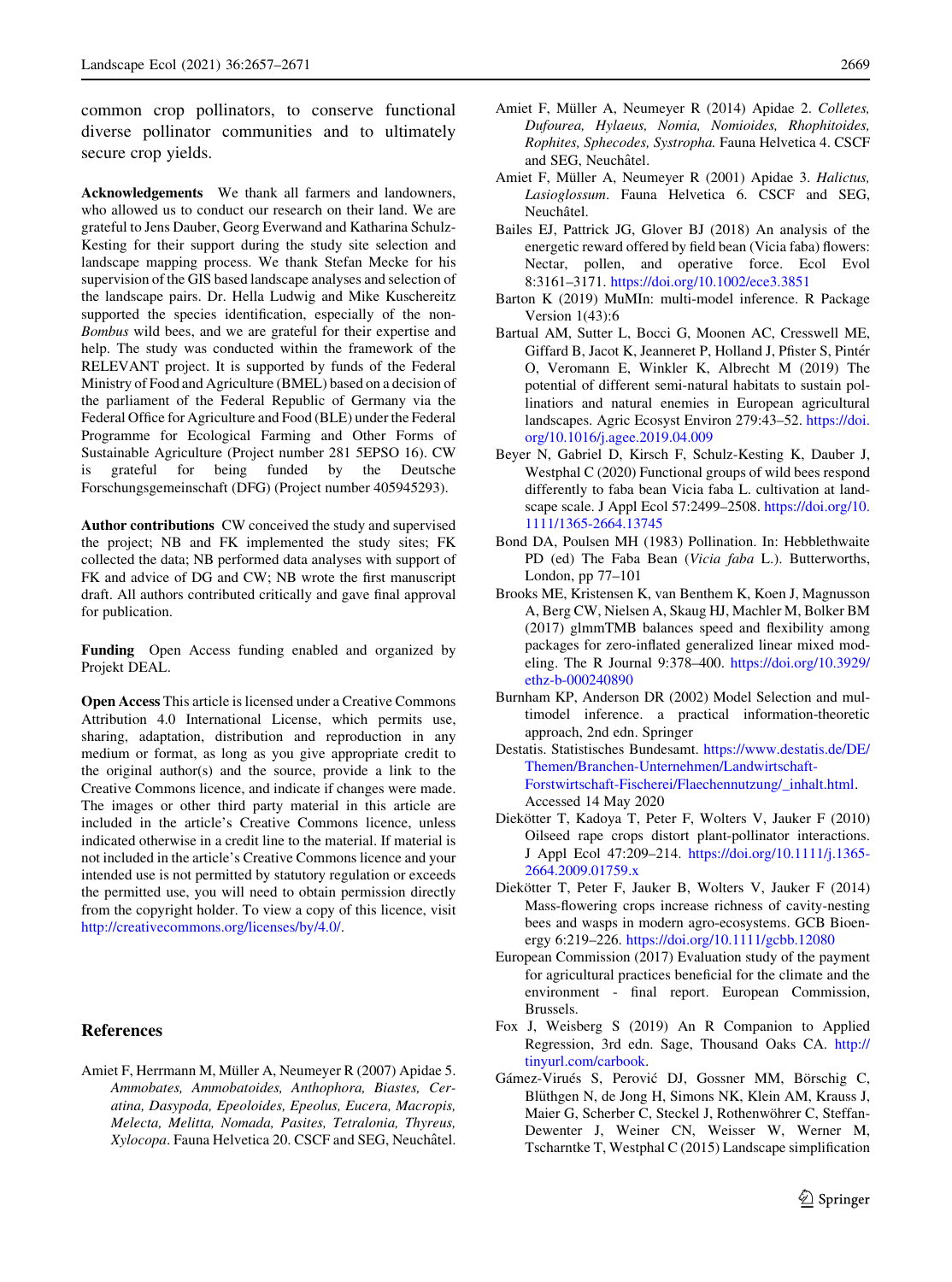<span id="page-13-0"></span>filters species traits and drives biotic homogenization. Nat Commun. <https://doi.org/10.1038/ncomms9568>

- Garibaldi LA, Bartomeus I, Bommarco R, Klein AM, Cunningham SA, Aizen MA, Boreux V, Garratt MPD, Carvalheiro LG, Kremen C, Morales CL, Schüepp C, Chacoff NP, Freitas BM, Gagic V, Holzschuh A, Klatt BK, Krewenka KM, Krishnan S, Mayfield MM, Motzke I, Otieno M, Petersen J, Potts SG, Ricketts TH, Rundlöf M, Sciligo A, Sinu PA, Steffan-Dewenter I, Taki H, Tscharntke T, Vergara CH, Viana BF, Woyciechowski M (2015) Trait matching of flower visitors and crops predicts fruit set better than trait diversity. J Appl Ecol 52:1436–1444. <https://doi.org/10.1111/1365-2664.12530>
- Garratt MPD, Coston DJ, Truslove CL, Lappage MG, Polce C, Dean R, Potts SG (2014) The identity of crop pollinators helps target conservation for improved ecosystem services. Biol Cons 169:128–135. [https://doi.org/10.1016/j.biocon.](https://doi.org/10.1016/j.biocon.2013.11.001) [2013.11.001](https://doi.org/10.1016/j.biocon.2013.11.001)
- Goulson D, Hanley ME, Darvill B, Ellis JS, Knight ME (2005) Causes of rarity in bumblebees. Biol Cons 122:1–8. [https://](https://doi.org/10.1016/j.biocon.2004.06.017) [doi.org/10.1016/j.biocon.2004.06.017](https://doi.org/10.1016/j.biocon.2004.06.017)
- Grab H, Brokaw J, Anderson E, Gedlinske L, Gibbs J, Wilson J, Loeb G, Isaacs R, Poveda K (2019) Habitat enhancements rescue bee body size from the negative effects of landscape simplification. J Appl Ecol 56:2144–2154. [https://doi.org/](https://doi.org/10.1111/1365-2664.13456) [10.1111/1365-2664.13456](https://doi.org/10.1111/1365-2664.13456)
- Greenleaf SS, Williams NM, Winfree R, Kremen C (2007) Bee foraging ranges and their relationship to body size. Oecologia 153:589–596. [https://doi.org/10.1007/s00442-](https://doi.org/10.1007/s00442-007-0752-9) [007-0752-9](https://doi.org/10.1007/s00442-007-0752-9)
- Hanley ME, Franco M, Dean CE, Franklin EL, Harris HR, Haynes AG, Rapson SR, Rowse G, Thomas C, Waterhouse BR, Knight ME (2011) Increased bumblebee abundance along the margins of a mass flowering crop: evidence for pollinator spill-over. Oikos 120:1618–1624. [https://doi.](https://doi.org/10.1111/j.1600-0706.2011.19233.x) [org/10.1111/j.1600-0706.2011.19233.x](https://doi.org/10.1111/j.1600-0706.2011.19233.x)
- Holzschuh A, Dainese M, González-Varo JP, Mudri-Stojnić S, Riedinger V, Rundlöf M, Scheper J, Wickens JB, Wickens VJ, Bommarco R, Kleijn D, Potts SG, Roberts SPM, Smith HG, Vilà M, Vujić A, Steffan-Dewenter I (2016) Massflowering crops dilute pollinator abundance in agricultural landscapes across Europe. Ecol Lett 19:1228–1236. [https://](https://doi.org/10.1111/ele.12657) [doi.org/10.1111/ele.12657](https://doi.org/10.1111/ele.12657)
- IPBES (2019) Summary for policymakers of the global assessment report on biodiversity and ecosystem services of the Intergovernmental Science-Policy Platform on Biodiversity and Ecosystem Services. Díaz S, Settele ES, Ngo HT (eds) IPBES Secretariat Bonn, Germany
- Jauker F, Bondarenko B, Becker HC, Steffan-Dewenter I (2012) Pollination efficiency of wild bees and hoverflies provided to oilseed rape. Agric for Entomol 14:81–87. [https://doi.](https://doi.org/10.1111/j.1461-9563.2011.00541.x) [org/10.1111/j.1461-9563.2011.00541.x](https://doi.org/10.1111/j.1461-9563.2011.00541.x)
- Kallioniemi E, Aström J, Rusch GM, Dahle S, Aström S, Gjershaug JO (2017) Local resources, linear elements and mass-flowering crops determine bumblebee occurrences in moderately intensified farmlands. Agric Ecosyst Environ 239:90–100. <https://doi.org/10.1016/j.agee.2016.12.039>
- Kämper W, Werner PK, Hilpert A, Westphal C, Blüthgen N, Eltz T, Leonhardt SD (2016) How landscape, pollen intake and pollen quality affect colony growth in Bombus

terrestris. Landscape Ecol 31:2245–2258. [https://doi.org/](https://doi.org/10.1007/s10980-016-0395-5) [10.1007/s10980-016-0395-5](https://doi.org/10.1007/s10980-016-0395-5)

- Knight ME, Osborne JL, Sanderson RA, Hale RJ, Martin AP, Goulson D (2009) Bumblebee nest density and the scale of available forage in arable landscapes. Insect Conserv Divers 2:116–124. [https://doi.org/10.1111/j.1752-4598.](https://doi.org/10.1111/j.1752-4598.2009.00049.x) [2009.00049.x](https://doi.org/10.1111/j.1752-4598.2009.00049.x)
- Kremen C, Williams NM, Aizen MA, Gemmill-Herren B, LeBuhn G, Minckley R, Packer L, Potts SG, Roulston T, Steffan-Dewenter I, Vázquez DP, Winfree R, Adams L, Crone EE, Greenleaf SS, Keitt TH, Klein A-M, Regetz J, Ricketts TH (2007) Pollination and other ecosystem services produced by mobile organisms: a conceptual framework for the effects of land-use change. Ecol Lett  $10:299-314$ . https://doi.org/10.1111/j.1461-0248.2007. [https://doi.org/10.1111/j.1461-0248.2007.](https://doi.org/10.1111/j.1461-0248.2007.01018.x) [01018.x](https://doi.org/10.1111/j.1461-0248.2007.01018.x)
- Laliberté E, Legendre P (2010) A distance-based framework for measuring functional diversity from multiple traits. Ecology 91:299–305
- Leidenfrost RM, Bänsch S, Prudnikow L, Brenig B, Westphal C, Wünschiers R (2020) Analyzing the dietary diary of bumble bee. Front Plant Sci 11:1–9. [https://doi.org/10.](https://doi.org/10.3389/fpls.2020.00287) [3389/fpls.2020.00287](https://doi.org/10.3389/fpls.2020.00287)
- Lenth R (2019) emmeans: Estimated Marginal Means, aka Least-Squares Means. R package version 1.4.1. [https://](https://CRAN.R-project.org/package=emmeans) [CRAN.R-project.org/package=emmeans](https://CRAN.R-project.org/package=emmeans)
- Link WA, Barker RJ (2006) Model weights and the foundations of multimodel inference. Ecology 87:2626–2635. [https://](https://doi.org/10.1890/0012-9658(2006)87[2626:MWATFO]2.0.CO;2) [doi.org/10.1890/0012-9658\(2006\)87\[2626:MWATFO\]2.](https://doi.org/10.1890/0012-9658(2006)87[2626:MWATFO]2.0.CO;2)  $0.CQ:2$
- Mauss V (1994) Bestimmungsschlüssel für HUMMELN, 5th edn. Deutscher Jugendbund für Naturbeobachtung, Hamburg
- Mandelik Y, Winfree R, Neeson T, Kremen C (2012) Complementary habitat use by wild bees in agro-natural landscapes. Ecol Appl 22:1535–1546. [https://doi.org/10.1890/](https://doi.org/10.1890/11-1299.1) [11-1299.1](https://doi.org/10.1890/11-1299.1)
- Marzinzig B, Brünjes L, Biagioni S, Behling H, Link W, Westphal C (2018) Bee pollinators of faba bean (Vicia faba L.) differ in their foraging behaviour and pollination efficiency. Agric Ecosyst Environ 264:24–33. [https://doi.org/](https://doi.org/10.1016/j.agee.2018.05.003) [10.1016/j.agee.2018.05.003](https://doi.org/10.1016/j.agee.2018.05.003)
- Nayak GK, Roberts SPM, Garratt M, Breeze TD, Tscheulin T, Harrison-Cripps J, Vogiatzakis IN, Stirpe MT, Potts SG (2015) Interactive effect of floral abundance and seminatural habitats on pollinators in field beans (Vicia faba). Agric Ecosyst Environ 199:58–66. [https://doi.org/10.1016/](https://doi.org/10.1016/j.agee.2014.08.016) [j.agee.2014.08.016](https://doi.org/10.1016/j.agee.2014.08.016)
- Oliveira MO, Freitas BM, Scheper J, Kleijn D (2016) Size and sex-dependent shrinkage of Dutch bees during one-and-ahalf centuries of land-use change. PLoS One 11:1-8. <https://doi.org/10.1371/journal.pone.0148983>
- Perović D, Gámez-Virués S, Börschig C, Klein AM, Krauss J, Steckel J, Rothenwöhrer C, Erasmi S, Tscharntke T, Westphal C (2015) Configurational landscape heterogeneity shapes functional community composition of grassland butterflies. J Appl Ecol 52:505–513. [https://doi.](https://doi.org/10.1111/1365-2664.12394) [org/10.1111/1365-2664.12394](https://doi.org/10.1111/1365-2664.12394)
- Persson AS, Smith HG (2011) Bumblebee colonies produce larger foragers in complex landscapes. Basic Appl Ecol 12:695–702. <https://doi.org/10.1016/j.baae.2011.10.002>